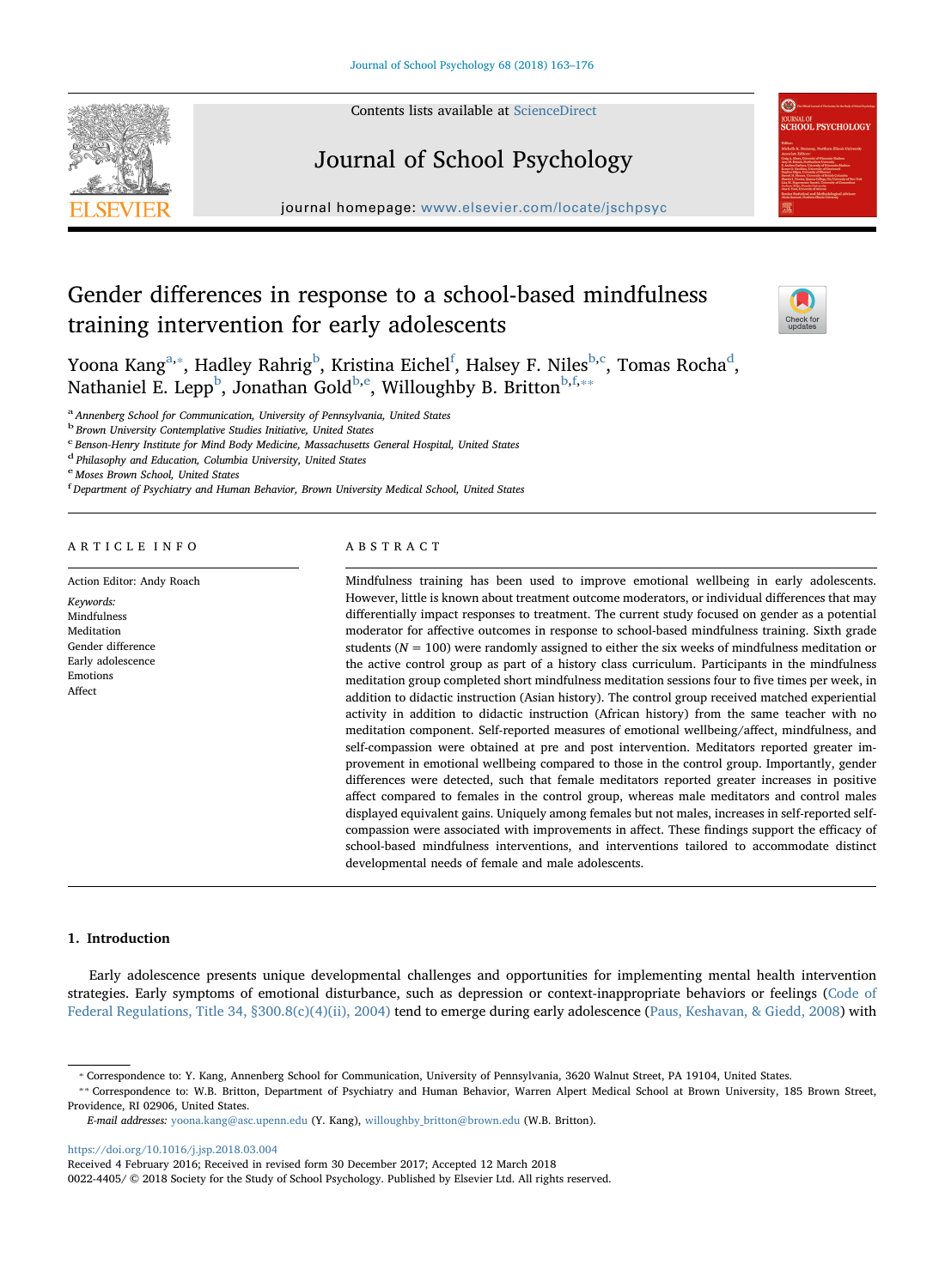the prevalence rate of 11% to 50% of school-age children experiencing emotional problems severe enough to warrant the use of mental health services [\(Carter et al., 2010;](#page-11-1) [Kessler et al., 2012](#page-12-0); [Romano, Tremblay, Vitaro, Zoccolillo, & Pagani, 2001;](#page-13-1) [U.S.](#page-13-2) [Department of Health and Human Services, and Centers for Disease Control and Prevention, 2013\)](#page-13-2). Given the prevalence of pathology and wide need for prevention, development of cost-effective and generalizable interventions that aim to improve emotional wellbeing of adolescents is critical. One emerging strategy that has shown promising effects among the adolescent populations is mindfulness training [\(Biegel, Brown, Shapiro, & Schubert, 2009](#page-11-2); [Bögels, Hoogstad, Dun, Schutter, & Restifo, 2008](#page-11-3); [Broderick & Metz, 2009;](#page-11-4) [Napoli, Krech, & Holley, 2005](#page-12-1); [Saltzman & Goldin, 2008;](#page-13-3) [Schonert-Reichl & Lawlor, 2010;](#page-13-4) for a review, see [Burke, 2010\)](#page-11-5). However, less is known about moderators of treatment outcomes or factors that influence treatment efficacy that are necessary to inform successful development of evidence-based intervention strategies ([Ospina et al., 2007](#page-13-5)). The current study addressed gender, a critically relevant risk factor for emotional wellbeing/affect among adolescents (for meta-analyses, see [Else-Quest, Hyde, Goldsmith, &](#page-12-2) [Van Hulle, 2006;](#page-12-2) [Hofmann, Sawyer, Witt, & Oh, 2010\)](#page-12-3), as a potential treatment outcome moderator for mindfulness intervention success among early adolescents.

#### 1.1. Mindfulness training in school

Mindfulness training aims to cultivate mindful awareness with nonjudgmental approaches to thoughts, sensations, and feelings, and greater compassion toward one's thoughts and actions [\(Kabat-Zinn, 1990\)](#page-12-4). Mindfulness training was previously shown to increase self-reported mindfulness [\(Chambers, Lo, & Allen, 2008;](#page-11-6) [Zeidan, Johnson, Diamond, David, & Goolkasian, 2010](#page-13-6)) and selfcompassion [\(Birnie, Speca, & Carlson, 2010;](#page-11-7) Neff[, 2003](#page-12-5)), and positive affect was associated with increases in mindfulness [\(Baer,](#page-11-8) [2003\)](#page-11-8) and self-compassion [\(Hollis-Walker & Colosimo, 2011](#page-12-6); [Van Dam, Sheppard, Forsyth, & Earleywine, 2011](#page-13-7)). Therefore, improvements in mindfulness and self-compassion in meditators may predict enhanced affective wellbeing.

Mindfulness training aims to cultivate moment-to-moment non-elaborative attention to and awareness of external and internal events, such as thoughts, emotions and body sensations [\(Kabat-Zinn, 1990\)](#page-12-4). In practice, individuals maintain awareness of and attention to the present moment, whenever mind wanders, gently but firmly bring back the focus of attention to the initial target object. The goal of such practice is to train the mind to be stable and disengage from habitual mental processes, such as emotional reactivity ([Kang, Gruber, & Gray, 2013, 2014](#page-12-7)). Mindful attention may allow individuals to identify secondary elaboration of thought processes at the moment they enter the mind. For example, when a student fails an exam, her mind may generate condemnatory selfevaluations (e.g., "I am a failure."). Mindful attitude may either prevent such secondary evaluations from occurring, or help individuals to embrace already occurred evaluative thoughts as they are, without suppression or distortion (e.g., "I am feeling as though I am a failure."). Maintaining a subtle distance from mental experiences and observing thoughts as mental events that do not necessarily reflect facts of reality, or de-centering through mindful attention ([Segal, Williams, & Teasdale, 2002\)](#page-13-8), can in turn lead to healthy coping strategies to social and academic challenges unique to school environments.

Mindful skills may be particularly beneficial in the midst of increasing demands and challenges students face in their academic and social life. Currently, an increasing number of youths are experiencing clinical disorders and stress-related behavioral problems (e.g., [Card & Hodges, 2008](#page-11-9); [Currie et al., 2002;](#page-11-10) [Lohaus & Ball, 2006\)](#page-12-8): It is estimated that 22.2% of the youths in United States currently have or will have a severe mental disorder ([Merikangas et al., 2010](#page-12-9)), with affect-related disorders such as anxiety and depression being among the most prevalent diagnoses [\(World Health Organization, 2002](#page-13-9)). Thus, considering the mental health of students is increasingly imperative to successful formal education, and the vital function of contemporary schools should include not only propagating knowledge, but also cultivating cognitive and affective skills to prevent psychological disorders and adaptively manage social and academic stressors.

School-based mindfulness training can be a powerful addition to existing school programs and can effectively function to meet students' psychological needs. First, mindfulness practice explicitly aims to enhance positive qualities of mind including self-discipline, emotion awareness and regulation, prosocial orientation such as compassion and empathy, and ethical decision making (e.g., [Zenner, Herrnleben-](#page-13-10)[Kurz, & Walach, 2014](#page-13-10)). These qualities might in turn help students to adaptively respond to increasing challenges and flourish in stressful environments (e.g., [Shapiro, Brown, & Astin, 2008](#page-13-11)). Second, school is the primary foundation of most children's social life outside family, and what they have learned through mindfulness training can be directly applied among their peers. Continuous feedback loops can motivate students and provide an ideal ground to monitor their progress. Third, the preventative nature of mindfulness training may provide additional benefits to nonclinical groups before problematic behaviors reach a clinical severity (e.g., [Britton et al., 2014](#page-11-11)). It can also help avoid social stigma associated with traditional clinical treatment programs for clinical groups. Fourth, mindfulness-based programs are often administered in groups, akin to classroom settings, and with standardized intervention modules at a relatively low cost [\(Weare & Nind, 2011](#page-13-12)). Mindfulness training may be especially effective for the schools in low income and underserved communities, where the need for general and preventative mental health resources is greatest [\(Mendelson et al., 2010\)](#page-12-10). These unique features collectively position mindfulness training feasible for school-based group interventions.

For these reasons, mindfulness is especially suitable for integration into school psychology practice ([Felver, Doerner, Jones, Kaye,](#page-12-11) [& Merrell, 2013\)](#page-12-11); however, mindfulness research is yet to be centrally established in school psychology. Theories and practice available in mindfulness can offer new and effective school-based interventions to help maintain and enhance affective health of students. Mindfulness intervention could be implemented by school psychologists with foundational training in mindfulness intervention via classroom-based small group interventions, and school psychology programs can prepare clinicians who can provide mindfulness-based consultative services in school. Given their specific training and major roles in addressing mental health needs of adolescents, school psychologists can provide insights into the mindfulness-based intervention research for children, and more generally, the development of preventative interventions that focus on using inherent individual strengths of the child.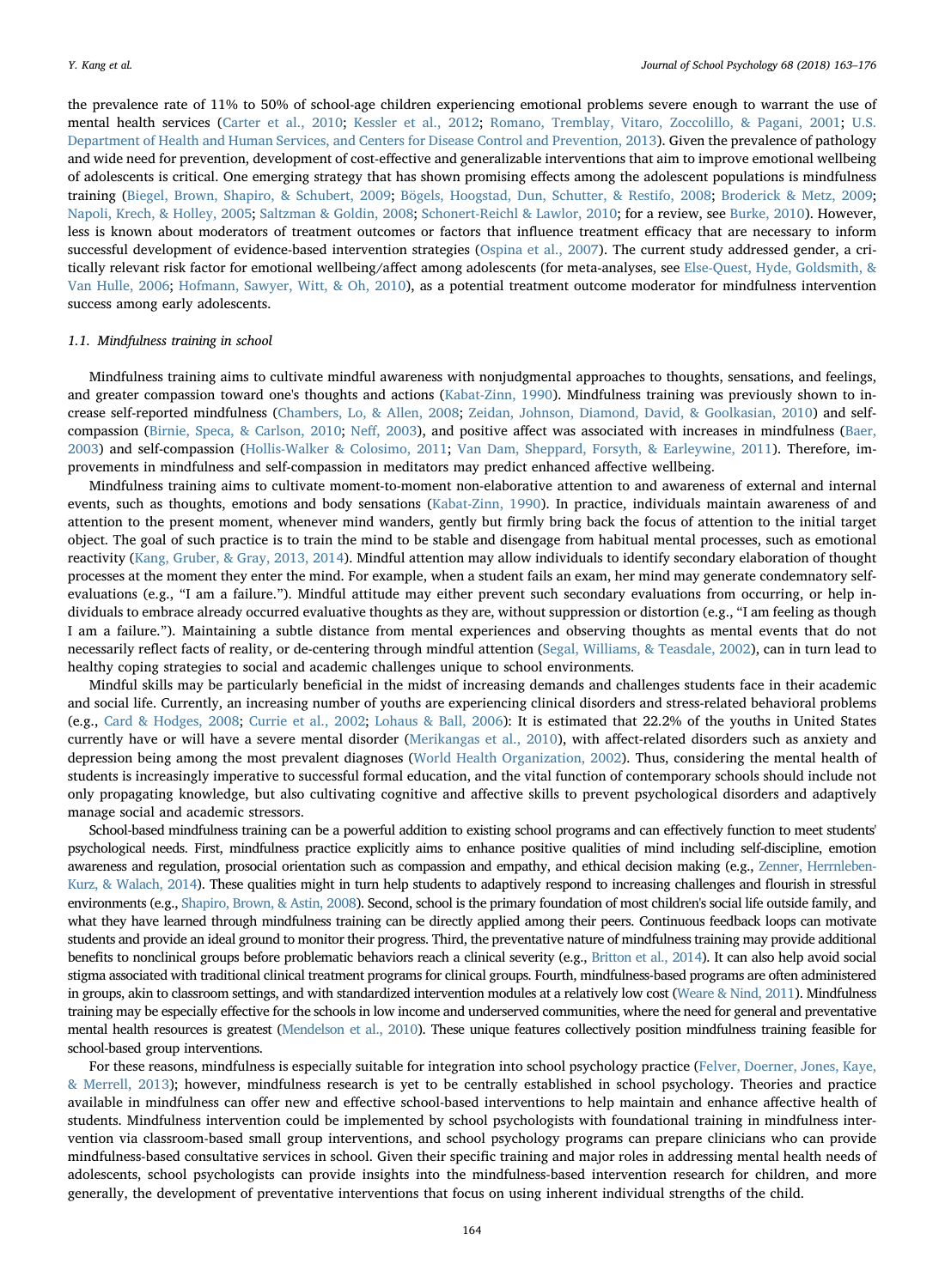#### 1.2. Mindfulness training and emotional wellbeing among early adolescents

Given the gender difference in affect and affect processing, different genders may respond to mindfulness interventions through potentially divergent affect-related mechanisms. Specifically, affect-related gender differences may lead not only to divergent outcomes but also through different pathways, that is, female and male participants may both show improvements in affect outcomes but through distinctive mechanisms. Consistent with this idea, improvements in affective health in female adults as a function of mindfulness training was associated with increases in self-compassion, whereas for male counterparts, self-compassion was not associated with changes in affect ([Rojiani, Santoyo, Rahrig, Roth, & Britton, 2017\)](#page-13-13). Because of the greater risk and need for prevention/treatment of affective disturbance among female adolescents compared to males, we focused on the mechanisms that may explain positive affect changes in females. Changes in self-compassion and mindfulness as a function of mindfulness training were examined, and whether they differ in predicting outcomes by gender. In particular, we tested whether more affective (vs. cognitive) pathway through increases in compassion (vs. mindfulness) may lead to greater changes in emotional wellbeing among females.

Mindfulness research among early adolescents is still in its infancy and more extensive studies are warranted to test its suitability and efficacy in this population; however, initial findings seem promising. Preliminary evidence supports general benefits of mindfulness training among youths across a wide range of domains including academic performance ([Sibinga et al., 2011\)](#page-13-14), social skills ([Beauchemin, Hutchins, & Patterson, 2008\)](#page-11-12), aggressive behavior ([Singh et al., 2011](#page-13-15); [Singh et al., 2011](#page-13-16)), and sleep quality ([Bootzin &](#page-11-13) [Stevens, 2005;](#page-11-13) [Britton et al., 2010\)](#page-11-14), among various other outcomes (for a review, see [Burke, 2010](#page-11-5); c.f., [Maynard, Solis, Miller, &](#page-12-12) [Brendel, 2017\)](#page-12-12).

In our previous report (the same sample as in the current study), mindfulness training improved emotional wellbeing among early adolescents [\(Britton et al., 2014\)](#page-11-11). Other preliminary evidence supports overall efficacy of mindfulness intervention on emotional wellbeing in youths (for reviews, see [Felver, Celis-de Hoyos, Tezanos, & Singh, 2016;](#page-12-13) [Greenberg & Harris, 2012](#page-12-14)): Among K-12 grades, mindfulness training was associated with decreased negative affect and increased positive affect ([Broderick & Metz, 2009](#page-11-4)), decreased emotional reactivity [\(Saltzman & Goldin, 2008](#page-13-3)) and emotional discomfort [\(Sibinga et al., 2011](#page-13-14)), improved teacher-reported socioemotional competence [\(Schonert-Reichl & Lawlor, 2010\)](#page-13-4), improved self-reported emotion regulation/stress coping ([Broderick &](#page-11-4) [Metz, 2009\)](#page-11-4), increased subjective happiness (Bögels [et al., 2008](#page-11-3)), and reduced symptoms of affect disorders such as anxiety ([Biegel](#page-11-2) [et al., 2009](#page-11-2); [Napoli et al., 2005\)](#page-12-1), depression [\(Biegel et al., 2009;](#page-11-2) [Liehr & Diaz, 2010](#page-12-15); [Tan & Martin, 2012\)](#page-13-17), and rumination [\(Mendelson](#page-12-10) [et al., 2010\)](#page-12-10). Finally, four meta-analyses results ([Black, Milam, & Sussman, 2009;](#page-11-15) [Kallapiran, Koo, Kirubakaran, & Hancock, 2015;](#page-12-16) [Zenner et al., 2014;](#page-13-10) [Zoogman, Goldberg, Hoyt, & Miller, 2015\)](#page-13-18) support that mindfulness training programs may be promising interventions designed to benefit affective health of children and early adolescents. However, several studies also report null or mixed effects (for a review, see [Maynard et al., 2017](#page-12-12)), highlighting the complexity of mindfulness as an intervention strategy and the importance of examining potential moderators of the outcomes.

We propose that a critical next step is to examine individual difference variables among youths that may lead to divergent suitability and efficacy outcomes. Specifically, we focus on gender as a potential variable that may moderate the effects of meditation training (e.g., [Desbordes et al., 2012](#page-11-16)). Data from our own lab [\(Rojiani et al., 2017](#page-13-13)) and others (de [Vibe et al., 2013\)](#page-11-17) showed gender at as an outcome moderator in adults (for a review, see [Katz & Toner, 2013](#page-12-17)), such that female adults were generally shown to respond to meditation intervention favorably whereas male counterparts did not. In youth populations, it is still unknown if gender also serves as a moderator. Examining potential gender effects is especially important given the prevalence of gender difference in affective disturbances and treatment outcomes among adolescents ([Table 1](#page-3-0)), and can help refine and enhance existing programs and critically inform future development of school-based mindfulness programs. Therefore, we re-analyzed our pre-existing dataset ([Britton et al.,](#page-11-11) [2014\)](#page-11-11) to test whether gender served as a moderator in youths as well.

#### 1.3. Gender differences in affective disturbance and treatments

In early childhood, no apparent gender difference exists in most affect-related disorders such as depression ([Brooks-Gunn &](#page-11-18) [Petersen, 1991;](#page-11-18) [Nolen-Hoeksema, 1987;](#page-12-18) [Rutter, Izard, & Read, 1986](#page-13-19)), and anxiety disorders [\(Lewinsohn, Gotlib, Lewinsohn, Seeley, &](#page-12-19) [Allen, 1998\)](#page-12-19). Around the onset of puberty, however, a marked gender difference emerges such that by late adolescence, females are about twice as likely to experience symptoms of depression (for reviews, see [McGrath, Keita, Strickland, & Russo, 1990](#page-12-20); [Nolen-](#page-12-18)[Hoeksema, 1987](#page-12-18)), and anxiety [\(Lewinsohn et al., 1998\)](#page-12-19) than their male counterparts.

Researchers argue that this gender-moderated emergence of affective illness is due to the increased affect-related risk factors among females compared to males during early adolescence (e.g., [Nolen-Hoeksema & Girgus, 1994](#page-12-21)). Such risk factors that unfavorably impact females include negative affectivity [\(Lewinsohn et al., 1998](#page-12-19)), which describes increased sensitivity to negative stimuli that leads to a broad range of negative moods [\(Clark, Watson, & Mineka, 1994](#page-11-19)), and maladaptive coping strategies that lead to negative affect (e.g., self-criticism, rumination; [Nolen-Hoeksema & Girgus, 1994\)](#page-12-21). As summarized in [Table 1](#page-3-0), several studies have found gender-based differences in affective disorder and intervention outcomes. Given the consistent evidence on gender-based differences in affect processing, interventions that aim to modify affect and affect-related coping strategies may differentially impact males and females during early adolescence [\(Table 1\)](#page-3-0). Consistent with this prediction, cognitive behavioral therapy (CBT) may lead to diverging coping styles among male and female adolescents, such that females endorsed greater use of affective support seeking as a coping strategy compared to males [\(Mendlowitz et al., 1999](#page-12-22)). Mindfulness training specifically targets risk factors that are unique to female adolescents such as positive affectivity ([Anderson, Lau, Segal, & Bishop, 2007](#page-11-20); Nyklíč[ek & Kuijpers, 2008;](#page-12-23) [Ortner, Kilner, &](#page-13-20) [Zelazo, 2007](#page-13-20)) and adaptive coping strategies [\(Birnie et al., 2010](#page-11-7)). Therefore, females may demonstrate greater improvements in their emotional wellbeing as a result of mindfulness training compared to their male counterparts.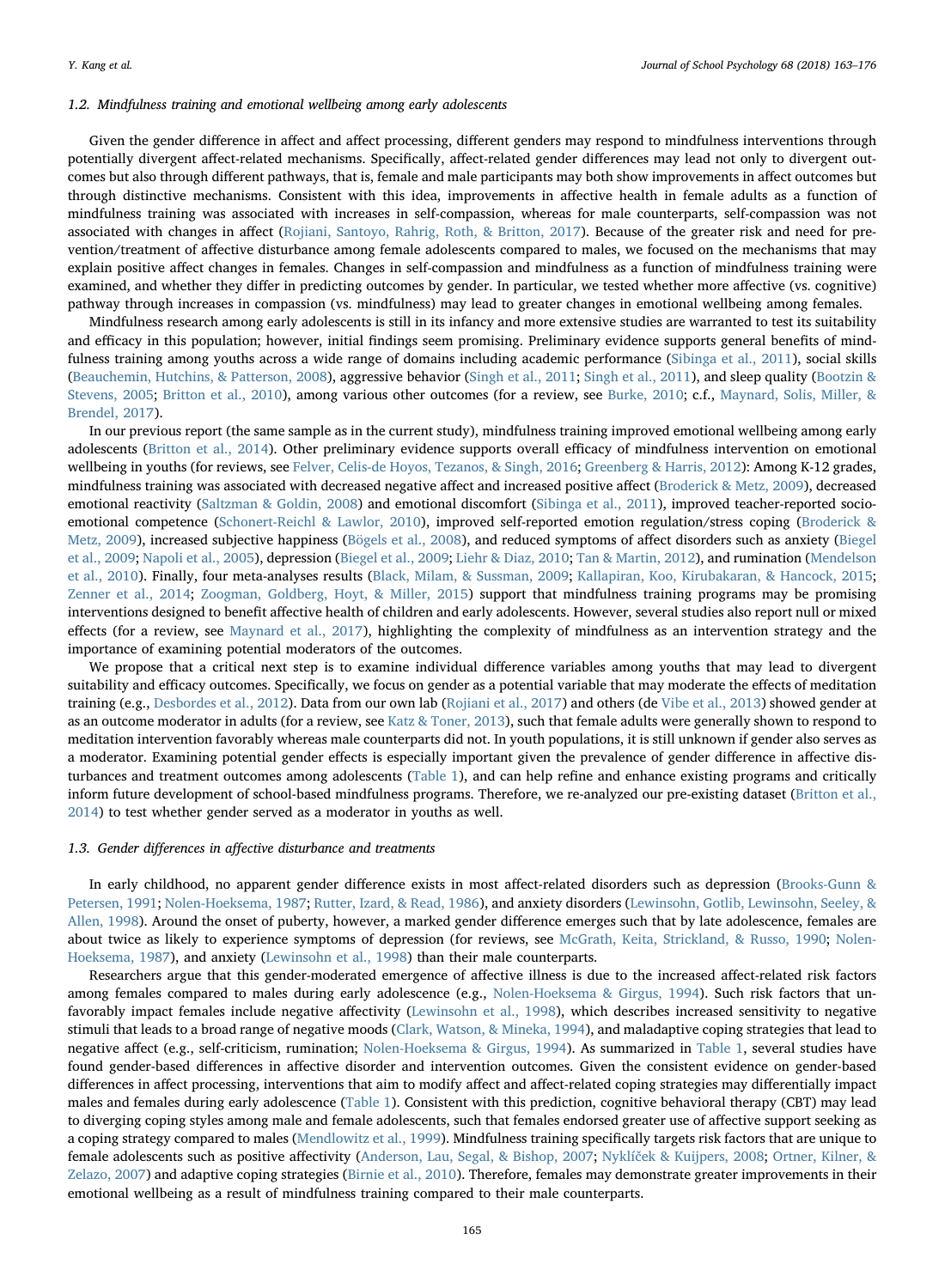# <span id="page-3-0"></span>Table 1

|  | Studies on gender-based differences in affective disorder and intervention outcomes. |  |  |  |  |
|--|--------------------------------------------------------------------------------------|--|--|--|--|
|  |                                                                                      |  |  |  |  |

| Citations                                         | Sample size<br>(females) | Mean age<br>(range)         | Key outcomes                                                                                                                                                                                                                               |
|---------------------------------------------------|--------------------------|-----------------------------|--------------------------------------------------------------------------------------------------------------------------------------------------------------------------------------------------------------------------------------------|
| Briere, Rohde, Stice, & Morizot, 2016             | 631 (365)                | $15.5(13-19)$               | A Cognitive Behavioral (CB) intervention was administered to adolescents with<br>depression. Girls were more likely to experience a chronic course of depression<br>and were less likely to benefit from CB.                               |
| Bender, Reinholdt-Dunne, Esbjørn, &<br>Pons, 2012 | 544 (298)                | $12.24(9-16)$               | Girls experience more difficulties in emotion regulation, and compared to boys,<br>are more likely to experience anxiety due to difficulties in emotion regulation.                                                                        |
| Calvete & Cardeñoso, 2005                         | 856 (491)                | 15.92 (14-17)               | Gender differences in depression were mediated by negative self-focused<br>cognitions and the need for approval and success. This pattern was more<br>prevalent in younger adolescents relative to older adolescents.                      |
| Deardorff et al., 2007                            | 106(55)                  | $10.25(9.5-11)$             | This study investigates the effects of gender and puberty on symptoms of social<br>anxiety. Advanced puberty is associated with increased social anxiety symptoms<br>in girls but not in boys.                                             |
| De Boo & Spiering, 2010                           | 404 (219)                | $10.7(8-12)$                | Gender differences in vulnerability to depression are measurable in pre-<br>adolescence and are related to mood and emotional coping strategies.                                                                                           |
| Essau, Lewinsohn, Seeley, &<br>Sasagawa, 2010     | 773 (460)                | $16.6(14-17)$               | Lower onset age predicted greater likelihood of developing a chronic course of<br>depression (more episodes) in girls but not in boys. Into adulthood girls<br>experienced longer and more frequent episodes of depression.                |
| Graham & Weems, 2015                              | 225 (124)                | $12.28(6-17)$               | Parental anxiety sensitivity and parenting style affect boys and girls<br>differentially. Parental anxiety is predictive of anxiety in girls, but is negatively<br>associated with anxiety in boys.                                        |
| Hankin, Mermelstein, & Roesch,<br>2007            | 538 (293)                | $14.9(13-18)$               | Girls reported greater levels of depressive symptoms and girls experienced more<br>stressors compared to boys, particularly in the interpersonal domain.                                                                                   |
| Mezulis, Funasaki, Charbonneau, &<br>Hyde, 2010   | 366 (185)                | $11.2$ and<br>$15.2(11-15)$ | Cognitive vulnerability and life stress differentially interact with depression<br>trajectories, which in turn are moderated by gender.                                                                                                    |
| Muris, Mayer, & Schubert, 2010                    | 209 (106)                | $11.07(10-13)$              | A feminine gender role is positively associated with fear and anxiety in children,<br>indicating that gender role orientation apart from physiological sex influences<br>affective patterns in children.                                   |
| Walsh, Stewart, McLaughlin, &<br>Comeau, 2004     | 1698 (821)               | $14.3^{\circ}$              | Girls score higher on global measures of anxiety sensitivity. Factors contributing<br>to anxiety differ between girls and boys, with girls demonstrating more<br>physically-related concerns relative to psychological or social concerns. |

<span id="page-3-1"></span><sup>a</sup> Information on age range not available.

## 1.4. The current study and research questions

Consistent with previous findings on the psychological benefits of mindfulness training among youths [\(Black et al., 2009;](#page-11-15) [Shapiro,](#page-13-21) [Astin, Bishop, & Cordova, 2005\)](#page-13-21), we predicted and previously reported using the same sample, that mindfulness training can increase emotional wellbeing among early adolescents [\(Britton et al., 2014](#page-11-11)). The current study further examined gender as a potential moderator for affective outcomes in response to school-based mindfulness training among early adolescents.

Q1. Given the risk factors that place female students at greater disadvantage in terms of affect and affect-related coping styles, and based on the evidence of mindfulness training improving these outcomes, we tested whether mindfulness training would bring greater benefits in affective symptoms for female than for male students.

Q2. We examined whether increases in mindfulness and self-compassion would be associated with improvements of affect outcomes, and tested potential gender difference in these relations.

## 2. Method

## 2.1. Participants

One hundred fourteen sixth graders were recruited who were nearing the age when the gender difference in affective health tends to emerge and the need for preventative mental health resources becomes salient especially for female students. The intervention was offered as a part of pre-existing curriculum (i.e., history classes) in a private middle school in Providence, Rhode Island, as approved by the school board members and in consultation with the school psychologists in order to ensure the students' educational experience. All male students identified as boys and female students as girls in this study. An initial sample of 101 students agreed to participate. Across the period of two years the study was conducted (from October 2007 to April 2009), one participant did not complete the study, and the final sample consisted of 100 participants (46 females, mean age = 11.79 years,  $SD = 0.41$ , [Table 2\)](#page-4-0). The study was approved by The Brown University Institutional Review Board and the Moses Brown School, and all students and their parents completed informed assent and consent procedures.

## 2.2. Procedure

The study investigated four different classrooms, two each in two consecutive fall semesters. In both years, as a part of the current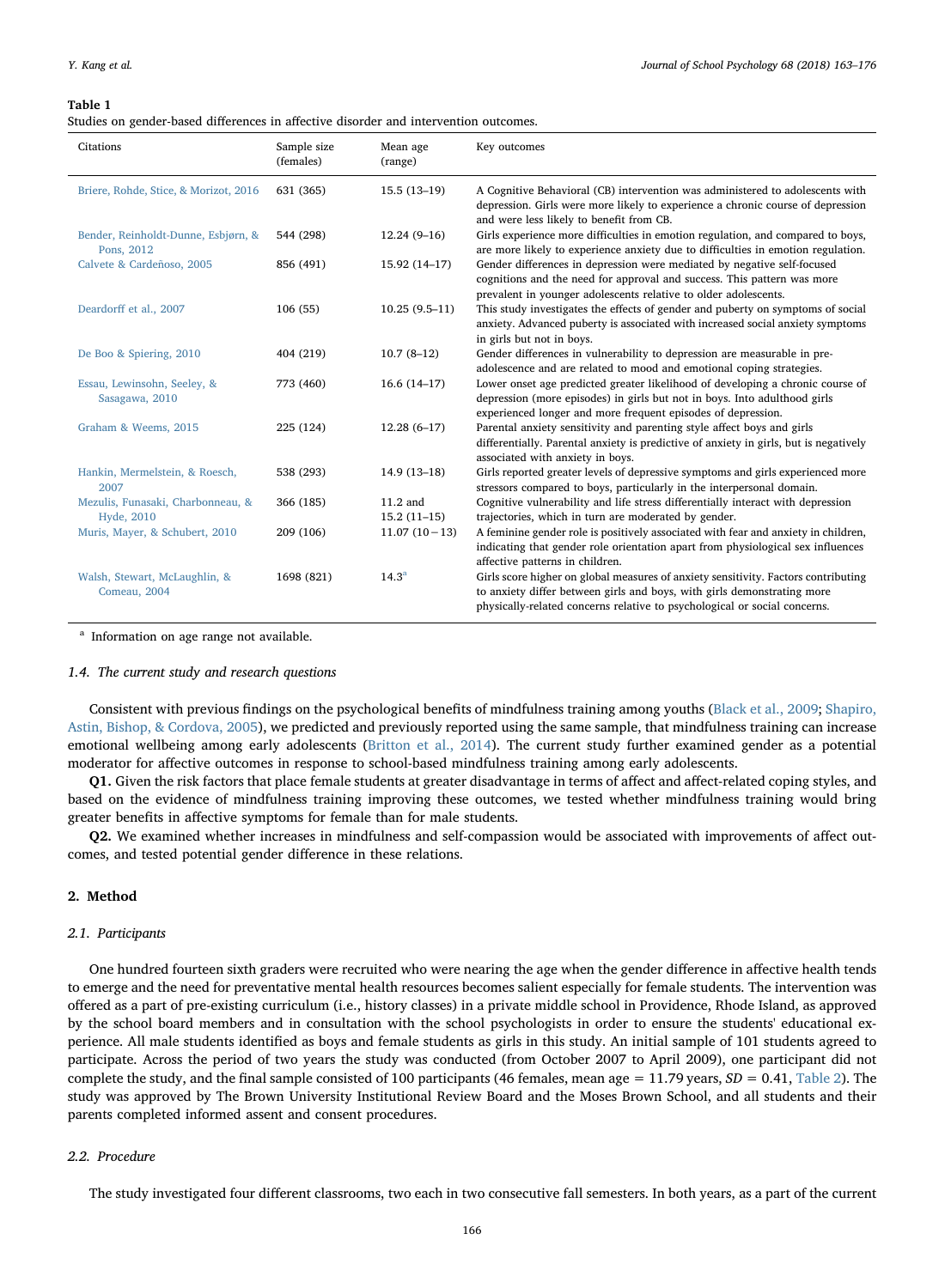# <span id="page-4-0"></span>Table 2 Participant demographics and baseline characteristics.

|                                                                                                                                 | Mindfulness meditation ( $n = 52$ )                              | Active control $(n = 48)$                                        | Statistic                                            |
|---------------------------------------------------------------------------------------------------------------------------------|------------------------------------------------------------------|------------------------------------------------------------------|------------------------------------------------------|
| Demographic<br>Age (yrs)<br>Female (%)                                                                                          | 11.73 (0.45)<br>44%                                              | 11.85 (0.36)<br>48%                                              | $F = 2.30$<br>$\gamma^2 = 0.14$                      |
| Baseline characteristics<br>Global affect (STAI-C)<br>Positive affect (STAI-C)<br>Mindfulness (CAMS-R)<br>Self-compassion (SCS) | 453.90 (222.56)<br>491.17 (117.76)<br>33.00 (5.58)<br>3.36(0.58) | 425.85 (239.40)<br>511.06 (114.35)<br>32.94 (5.55)<br>3.16(0.64) | $F = 0.51$<br>$F = 0.73$<br>$F = 0.01$<br>$F = 2.71$ |

Note. Data on race/ethnicity and socioeconomic status/free and reduced price lunches was not collected. CAMS-R = Cognitive and Affective Mindfulness Scale-Revised; SCS = Self-Compassion Scale; STAI-C = Spielberger Anxiety Inventory-Child version. Mean values are displayed with standard deviations in parentheses where applicable.

study and in accordance with school policy, all sixth-grade students are assigned to one of two classrooms by a committee of educators where each classroom is matched in terms of aptitude, learning style, maturity, social characteristics, and gender. In a given year, one of these two classrooms was randomly assigned to the mindfulness meditation group, and the other to the active control group via a coin-flip. Upon completion of the six-week intervention course, group assignment was reversed in spring semesters such that all participants received both meditation and active control modules. The current study only reports data from the initial group assignment of the four classrooms (two in initial meditation, and two in initial control groups) during fall semesters across the two years.

All participants provided informed assent and parental consent prior to random assignment to either the mindfulness meditation or the control group. The mindfulness meditation and active control intervention modules were offered in an Asian history and African history class, respectively. Participants completed a battery of surveys before (pretest) and after (posttest) the six-week intervention period. All tests were administered in classrooms during regular school hours. All experimenters who worked with participants and the participants themselves were blind to the study questions throughout the study, and the researchers who coded and processed the data were blind to the group assignment. Adverse events were monitored through written feedback after each meditation session, and through questionnaire "critical items" related to suicidal ideation and self-harm. Endorsement of any critical items resulted in evaluation, treatment, and continued monitoring by the school psychologist.

## 2.3. Interventions

# 2.3.1. Mindfulness meditation group

The six-week mindfulness meditation intervention was developed based on the Integrative Contemplative Pedagogy method (ICP; [Roth, 2014\)](#page-13-23) that integrates traditional third person knowledge-based learning (lecture) with first person experiential learning (meditation). The mindfulness meditation modules were taught as a part of an Asian history class. For example, the third person class module consisted of lectures on Asian civilizations, whereas the first person module involved experiencing three different meditation techniques. The main mindfulness meditation techniques included (1) breath awareness/breath counting, (2) awareness of thoughts, feelings, and sensations, and (3) body sweeps. The breath awareness/breath counting module was taught for the first two weeks, followed by one week of awareness of thoughts, feelings, and sensations, and one week of body sweeps. During the final two weeks, students were free to choose from the three techniques for their practice.

Four to five times a week, participants were guided through a short silent meditation session at the beginning of each class. The minutes of meditation ranged from initial 3 min/class to incrementally increased 12 min/class by the end of sixth week (5 min/class on average). Throughout the meditation practice, students were instructed to sit with a straight posture on their desk chairs with their hands folded in their laps and their eyes either open or closed as they wished.

Two history teachers led the meditation following identical practice instruction transcripts. One teacher completed [Roth's \(2014\)](#page-13-23) ICP training and had five years of prior meditation experience; the second teacher had completed an eight-week Mindfulness-Based Stress Reduction course ([Kabat-Zinn, 1990](#page-12-4)) provided by the research team prior to teaching.

## 2.3.2. Control group

The six-week active control intervention was matched to the mindfulness intervention to fulfill the ICP approach for which didactic content was matched to experiential content. Specifically, it included a third person knowledge-based learning of African history taught by the same teachers as in the meditation group. To match the meditation intervention's first person experiential learning component, the control intervention also included experiential and novel activities relevant to the lecture material (i.e., construction of a life-sized model of an Egyptian sarcophagus).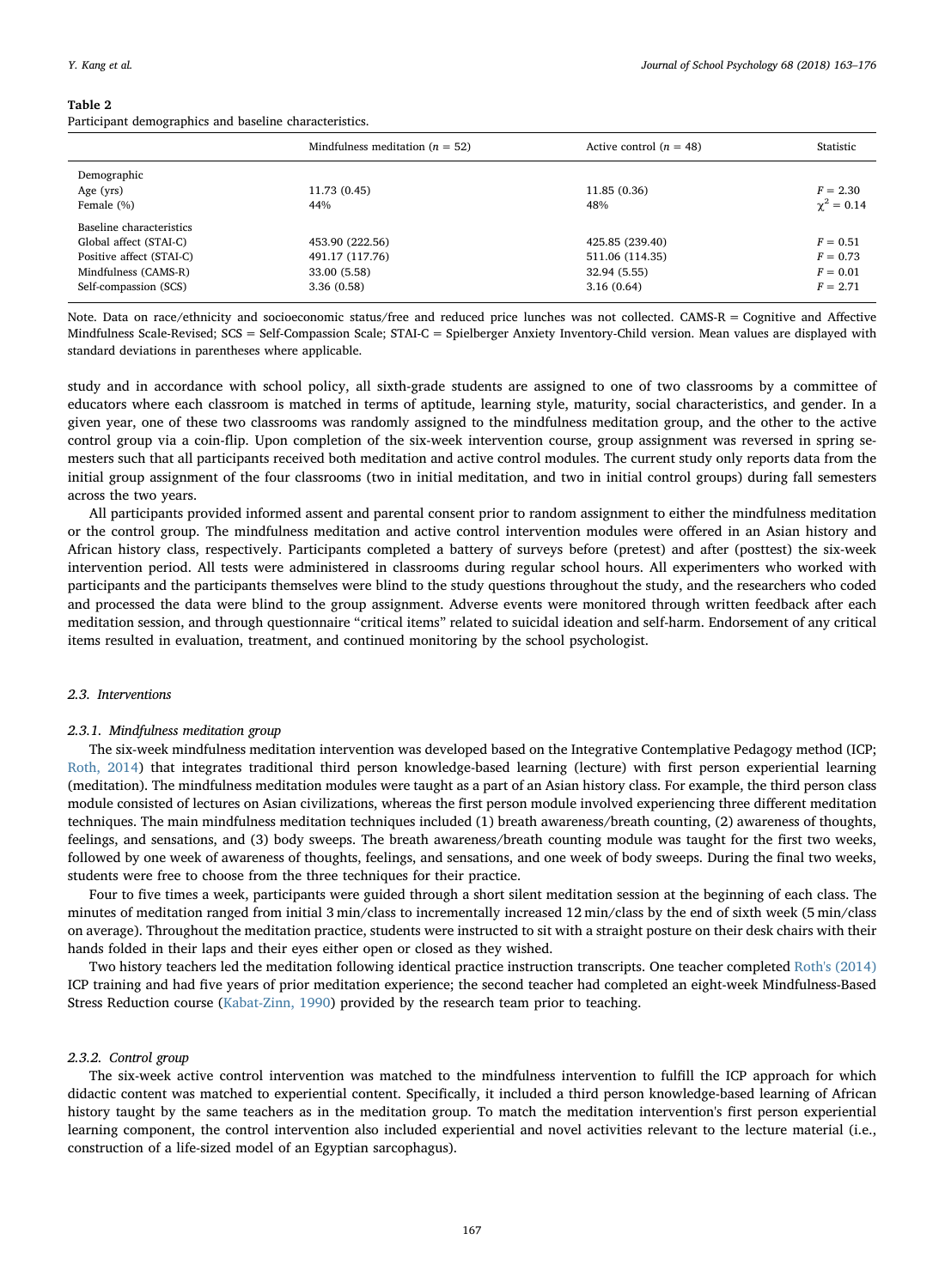## 2.4. Measures

## 2.4.1. Affect/emotional wellbeing

Affect was the primary outcome measure of the current study, and changes in participants' affect or emotional wellbeing were measured by a modified version of the 20-item Spielberger Anxiety Inventory-Child version (STAI-C; [Spielberger, Gorsuch, &](#page-13-24) [Lushene, 1970\)](#page-13-24). Originally intended to assess anxiety, the STAI is now commonly used to assess a broad range of emotional health ([Bieling, Antony, & Swinson, 1998](#page-11-26); [Caci et al., 2003](#page-11-27); [Grös, Antony, Simms, & McCabe, 2007\)](#page-12-29). STAI-C includes ten negative (upset, nervous, jittery, scared, worried, frightened, troubled, bothered, terrified, mixed-up) and ten positive (calm, pleasant, rested, relaxed, satisfied, happy, sure, good, nice, cheerful) affect items. To increase sensitivity of the scale and enhance the ease of use for children ([Bringuier et al., 2009](#page-11-28); [Foster & Park, 2012\)](#page-12-30), the original STAI-C's 3-choice format was replaced by visual analog scales that allow examination of affect along a continuous spectrum, ranging from 0 (e.g., not calm, not upset) to 75 (e.g., very calm, very upset). A global affect disturbance score that represents emotional disturbance was created by summing all negative emotion items and reverse-coded positive emotion items, with scores range from 0 to 1500.

In addition to the STAI global affect disturbance score, valence-specific scores were obtained with a focus on the positive affect (See also [Britton et al., 2014\)](#page-11-11). Mindfulness training was shown to increase positive affect [\(Anderson et al., 2007](#page-11-20); Nyklíč[ek & Kuijpers,](#page-12-23) [2008;](#page-12-23) [Ortner et al., 2007](#page-13-20)) and shifts in positive affect due to treatment may be more pronounced in nonclinical populations ([Roberts-](#page-13-25)[Wolfe, Sacchet, Hastings, Roth, & Britton, 2012](#page-13-25)), such as our current sample. Furthermore, given the important role of positive affect as an early indicator of depression onset [\(Wood & Joseph, 2010](#page-13-26)) and growing evidence on the efficacy of interventions that aim at cultivating positive affect [\(Sin & Lyubomirsky, 2009](#page-13-27)), we created STAI positive affect subscale scores by summing the 10 positive affect items. The internal consistency for the global ( $\alpha_{\text{mean}} = 0.94$ ,  $\alpha_{\text{range}} = 0.92$ –0.96) and positive scores ( $\alpha_{\text{mean}} = 0.88$ ,  $\alpha_{\text{range}} = 0.83{\text -}0.92$ ) in the current study across all sessions was high.

#### 2.4.2. Mindfulness

Mindfulness was assessed in relations to changes in affect using the 12-item Cognitive and Affective Mindfulness Scale (CAMS-R; [Hayes & Feldman, 2004\)](#page-12-31). CAMS-R assesses an individual's ability to regulate attention, maintain an awareness of present-moment experience, and maintain an attitude of acceptance or non-judgment toward experience, rated on a scale from 1 (rarely) to 4 (almost always). Example items include "I am able to focus on the present moment," and "I can accept things I cannot change." The scores were coded for higher values to reflect higher mindfulness. The scale's internal consistency in the current study across sessions  $(\alpha_{\text{mean}} = 0.76, \alpha_{\text{range}} = 0.73$ –0.80) was acceptable. CAMS-R was previously shown to have high reliability and validity ([Feldman,](#page-12-32) [Hayes, Kumar, Greeson, & Laurenceau, 2007\)](#page-12-32).

#### 2.4.3. Self-compassion

Self-Compassion was assessed in relations to changes in affect by the 26-item Self-Compassion Scale (SCS; Neff[, 2003\)](#page-12-5), assessing the degree to which an individual has a warm and accepting (vs. self-critical) attitude toward oneself. The SCS includes six subscales assessing different aspects of self-compassion (self-kindness, self-judgment, common humanity, isolation, mindfulness, over-identification), rated on 1 (almost never) to 5 (almost always) scale. A global self-compassion score that reflects the degree of compassionate attitudes toward the self was created by summing the scores across the subscales. The scale's internal consistency in the current study across sessions ( $\alpha_{\text{mean}} = 0.81$ ,  $\alpha_{\text{range}} = 0.80 - 0.82$ ) was high.

## 2.5. Analyses

#### 2.5.1. Preliminary analyses

All four dependent measures (global affect, positive affect, mindfulness, compassion) across two time points (pretest, posttest) were within the acceptable range of normality (skewness and kurtosis between  $\pm$  1.0). Values 3.0 standard deviations above or below the mean (< 0.9% of data) were deemed outliers and winsorized (reassigned a value at the next highest or lowest value that was not an outlier; [Dixon & Yuen, 1974](#page-11-29)). All results remained parallel using non-winsorized raw scores. Missing data ( $N = 1$ , STAI at posttest) were imputed (reassigned the nearest available data point) using Last Observation Carried Forward analysis following CONSORT recommendations for intent-to-treat analysis ([Schulz, Altman, & Moher, 2010\)](#page-13-28). Preliminary analyses were used to describe baseline characteristics and participant flow and adherence and to investigate any baseline group differences that might affect the main analyses.

# 2.6. Main analyses

The main analyses investigated the effect of the intervention on affect (STAI-C global affect, STAI-C positive affect), mindfulness (CAMS-R), and self-compassion (SCS) with a focus on gender difference. We conducted two Analyses of Variance (ANOVA) for repeated measures using group (mindfulness vs. control) and gender (male, female) as two between-factors and global affect disturbance and positive affect across the within-factor (pretest vs. posttest) each as an outcome variable. Considering the explorative approach of our study, the small sample size, and the current statistical reporting guidelines [\(Cumming, 2014](#page-11-30); [Kline, 2013](#page-12-33); [Moher](#page-12-34) [et al., 2010](#page-12-34); [Wilkinson, 1999\)](#page-13-29) recommend interpreting results according to effect size and not statistical significance testing or dichotomous p-value cut-offs, nonsignificant ( $p \ge 0.05$ ) differences with an effect size of  $d > 0.20$  are interpreted and discussed as meaningful ([Kline, 2013](#page-12-33); [Moher et al., 2010](#page-12-34); [Wilkinson, 1999](#page-13-29)). Effect sizes are reported as Cohen's d and interpreted in the following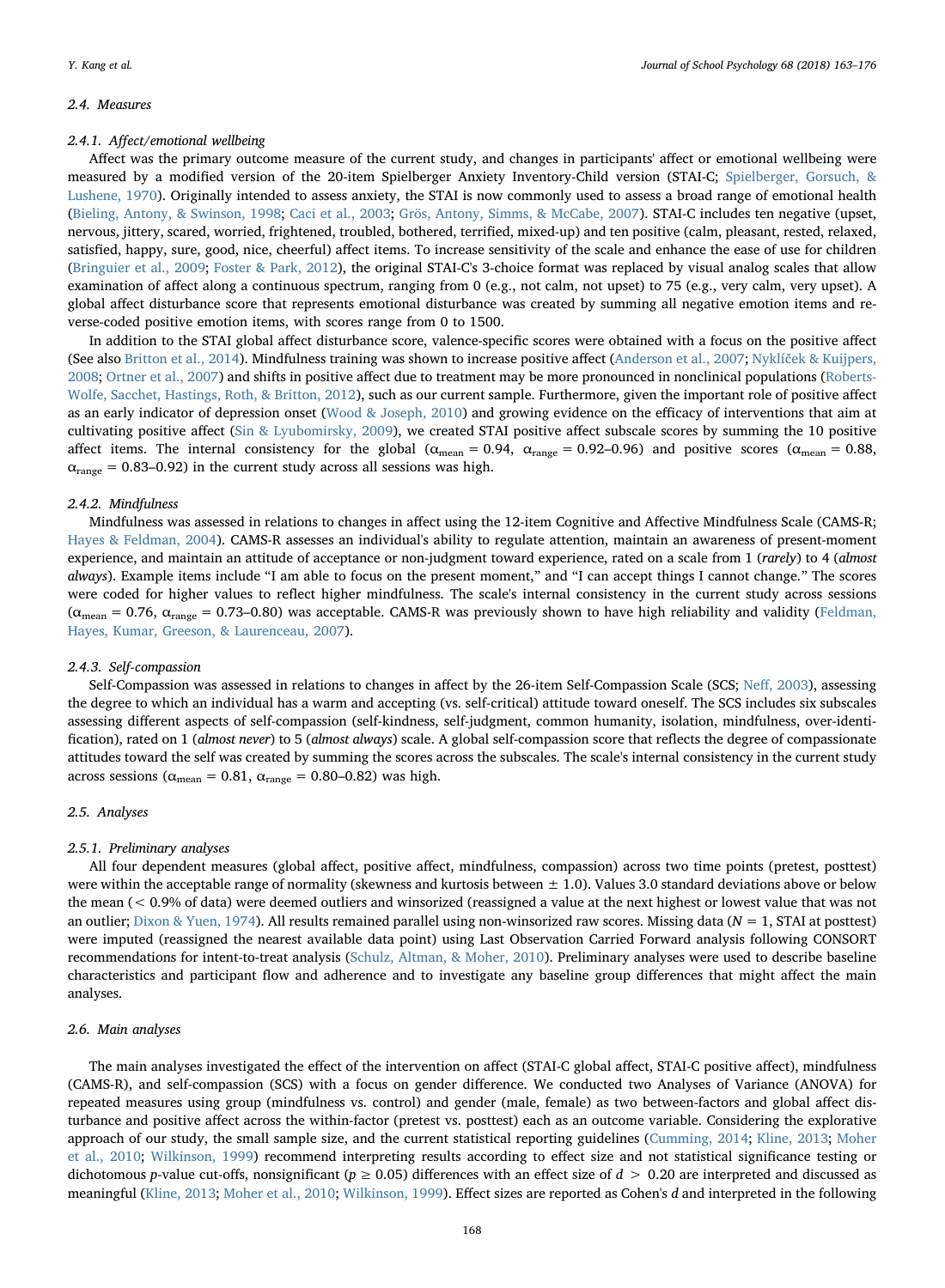## <span id="page-6-0"></span>Table 3

Gender comparison of baseline global and positive affect (STAI-C), mindfulness (CAMS-R), and self-compassion (SCS) separated by year and condition.

|                          |                   | Males |       | Females   |    |                  |      | $\boldsymbol{t}$ | $\boldsymbol{p}$ |
|--------------------------|-------------------|-------|-------|-----------|----|------------------|------|------------------|------------------|
|                          |                   | n     | M     | $\cal SE$ | n  | $\boldsymbol{M}$ | SE   |                  |                  |
| Global affect (STAI-C)   |                   |       |       |           |    |                  |      |                  |                  |
| Control                  | Year 1            | 13    | 386   | 66        | 12 | 427              | 68   | $-0.43$          | 0.670            |
|                          | Year 2            | 12    | 446   | 68        | 11 | 428              | 71   | 0.18             | 0.856            |
| Mindfulness meditation   | Year 1            | 13    | 429   | 66        | 13 | 425              | 66   | 0.05             | 0.960            |
|                          | Year 2            | 16    | 497   | 59        | 10 | 455              | 75   | 0.44             | 0.661            |
| Positive affect (STAI-C) |                   |       |       |           |    |                  |      |                  |                  |
| Control                  | Year 1            | 13    | 502   | 33        | 12 | 505              | 34   | $-0.05$          | 0.958            |
|                          | Year <sub>2</sub> | 12    | 511   | 34        | 11 | 528              | 36   | $-0.34$          | 0.734            |
| Mindfulness meditation   | Year 1            | 13    | 472   | 33        | 13 | 515              | 33   | $-0.91$          | 0.364            |
|                          | Year 2            | 16    | 485   | 30        | 10 | 496              | 38   | $-0.22$          | 0.825            |
| Mindfulness (CAMS-R)     |                   |       |       |           |    |                  |      |                  |                  |
| Control                  | Year 1            | 13    | 34.77 | 1.54      | 12 | 34.42            | 1.60 | 0.16             | 0.874            |
|                          | Year 2            | 12    | 31.25 | 1.60      | 11 | 31.00            | 1.67 | 0.11             | 0.914            |
| Mindfulness meditation   | Year 1            | 13    | 34.54 | 1.54      | 13 | 33.39            | 1.54 | 0.53             | 0.597            |
|                          | Year 2            | 16    | 31.88 | 1.39      | 10 | 32.30            | 1.76 | $-0.19$          | 0.850            |
| Self-compassion (SCS)    |                   |       |       |           |    |                  |      |                  |                  |
| Control                  | Year 1            | 13    | 3.23  | 0.17      | 12 | 3.03             | 0.18 | 0.81             | 0.418            |
|                          | Year 2            | 12    | 3.13  | 0.18      | 11 | 3.24             | 0.19 | $-0.41$          | 0.679            |
| Mindfulness meditation   | Year 1            | 13    | 3.26  | 0.17      | 13 | 3.25             | 0.17 | 0.01             | 0.992            |
|                          | Year 2            | 16    | 3.53  | 0.16      | 10 | 3.36             | 0.20 | 0.66             | 0.511            |

manner: small = 0.20, medium = 0.50, and large = 0.80 ([Cohen, 2008\)](#page-11-31). Bonferroni corrected post-hoc tests were conducted for follow-up pairwise comparisons for effect sizes  $d > 0.20$ . All analyses were performed using the Statistical Package for Social Science software (SPSS; IBM Corporation).

## 3. Results

#### 3.1. Preliminary analysis

The final sample for analysis included 100 participants in the mindfulness meditation  $(N = 52)$  and control  $(N = 48)$  groups. Participants in each group did not significantly differ with respect to age or gender ( $ps > 0.10$ ), or in baseline measures of emotional wellbeing, mindfulness and self-compassion (ps  $> 0.10$ ; [Table 2](#page-4-0)). We ran four  $2 \times 2 \times 2$  ANOVAs using group (mindfulness vs. control), gender (male, female) and year (1, 2) as three between-factors for the baseline outcomes of global affect, positive affect, mindfulness and compassion (see [Table 3](#page-6-0) for descriptive data). At baseline, there was no significant effect of group or gender for any of the four variables (all  $p > 0.10$ ). Regarding year, there was no significant effect for global affect, positive affect, and self-compassion (all  $p > 0.10$ ). Students in year 1 were more mindful in comparison to those in year 2,  $F(1, 92) = 5.69$ ,  $p = 0.019$ ; year 1: M  $(SE) = 34.28$  (0.79); year 2: 31.61 (0.81). There was no significant interaction effect for any of the outcomes (ps > 0.10).

At baseline STAI, ten students scored above the suggested cut point for detecting clinically significant symptoms of anxiety (40, equivalent to 750 using our scoring method; [Julian, 2011\)](#page-12-35). Using a higher cut score of 55 suggested by [Kvaal, Ulstein, Nordhus, and](#page-12-36) [Engedal \(2005\),](#page-12-36) two students scored above the clinically significant anxiety symptoms. All results remained parallel excluding clinically anxious students using both cut points.

## 3.2. Main analysis

3.2.1. Effect of mindfulness intervention on emotional wellbeing among early adolescents

As previously reported by [Britton et al., 2014](#page-11-11) using the same sample, significant group (mindfulness, control) x time (pretest, posttest) interactions were detected for global affect disturbance with a small to medium effect size,  $F(1, 96) = 3.97$ ,  $p = 0.05$ ,  $d = 0.41$ , and positive affect with a small to medium effect size,  $F(1, 96) = 4.33$ ,  $p = 0.04$ ,  $d = 0.41$ . Pairwise comparisons between groups showed that meditators ( $M_{\text{difference}} = -98.63$  and  $-60.73$ ,  $SD_{\text{difference}} = 27.63$  and 14.86 for global disturbances and positive affect, respectively) showed significant decreases in global affect disturbances ( $p < 0.001$ ) and increases in positive affect  $(p = 0.001)$ , whereas those in the control group show no significant improvement in affect (ps  $> 0.20$ ).

3.2.1.1. Q1: Gender effects in response to interventions. We tested whether there was a group (mindfulness, control) x time (pretest, posttest) x gender (male, female) interaction with greater affective improvement due to mindfulness training among females compared to their male counterparts. Non-significant three-way interactions were detected for global affect disturbance,  $F(1)$ , 96) = 0.70,  $p = 0.40$ ,  $d = 0.17$ , and positive affect with a small to medium effect size,  $F(1, 96) = 1.83$ ,  $p = 0.18$ ,  $d = 0.29$ .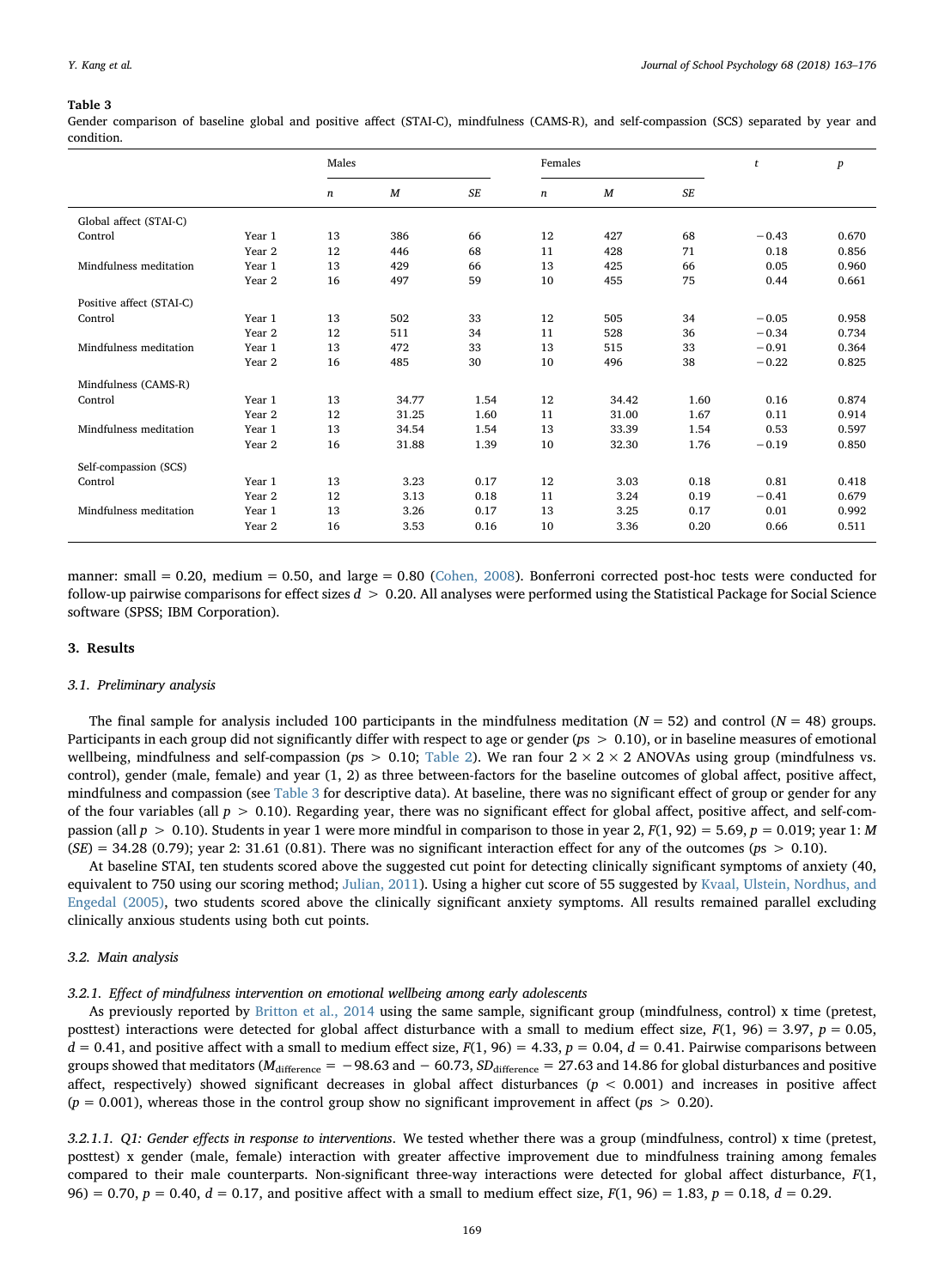## <span id="page-7-0"></span>Table 4

|  | Descriptive statistics of the pre to post affect scores across gender and treatment groups. |  |
|--|---------------------------------------------------------------------------------------------|--|
|  |                                                                                             |  |

|                          |             | Males $(n = 54)$ |                 |           | Females $(n = 46)$ |                 |          |  |  |
|--------------------------|-------------|------------------|-----------------|-----------|--------------------|-----------------|----------|--|--|
|                          |             | Pre              | Post            | Stat(F)   | Pre                | Post            | Stat(F)  |  |  |
| Global affect (STAI-C)   | Mindfulness | 466.62 (204.79)  | 364.04 (257.02) | $7.73**$  | 437.87 (246.91)    | 335.78 (238.56) | $3.28*$  |  |  |
|                          | Control     | 414.92 (207.95)  | 371.45 (228.50) | $4.29**$  | 427.30 (274.20)    | 434.00 (299.08) | 0.04     |  |  |
| Positive affect (STAI-C) | Mindfulness | 479.14 (114.35)  | 537.86 (127.28) | $10.04**$ | 506.35 (122.77)    | 569.09 (117.98) | $5.24**$ |  |  |
|                          | Control     | 506.56 (108.67)  | 550.24 (125.55) | $6.64**$  | 515.96 (122.49)    | 507.70 (143.38) | 0.19     |  |  |

<span id="page-7-3"></span>Note. STAI-C = Spielberger Anxiety Inventory-Child version. Mean values are displayed with standard deviations in parentheses where applicable.  $p < 0.10$ .

<span id="page-7-2"></span>\*\*  $p$  < 0.05.

Because the effect size for positive affect was > 0.2, and based on the positive results linking mindfulness to affect and our theoretical framework on gender-based divergent outcomes, exploratory follow-up pairwise comparisons were examined to identify the source of potential gender effects (see [Table 4](#page-7-0) for means; no follow-up analysis was conducted for the global disturbance  $[d < 0.2]$ , but the related means are included in [Table 4](#page-7-0)). Male participants in both mindfulness ( $M<sub>difference</sub> = 58.72$ ,  $SD_{difference} = 19.11$ ) and control ( $M_{difference} = 43.68$ ,  $SD_{difference} = 20.58$ ) groups showed increases in positive affect regardless of the intervention group assignment ( $ps = 0.003$ , 0.036, respectively). In contrast, female meditators ( $M<sub>difference</sub> = 62.74$ ,  $SD_{difference} = 21.45$ ) showed improvements in positive affect (p = 0.004), whereas control females (M<sub>difference</sub> = -8.26,  $SD_{difference} = 21.45$ ) showed no change across the pre-to-post intervention period ( $p = 0.70$ ) [\(Fig. 1](#page-7-1)).

3.2.1.2. Q2. Gender effects in potential mechanisms: mindfulness and compassion. Contrary to previous findings that showed reliable effects of mindfulness training on increases in mindfulness [\(Chambers et al., 2008](#page-11-6); [Zeidan et al., 2010\)](#page-13-6) and self-compassion [\(Birnie](#page-11-7) [et al., 2010](#page-11-7); [Kok & Singer, 2016](#page-12-37); Neff[, 2003\)](#page-12-5), no main effects of treatment group were present for changes in mindfulness and selfcompassion ( $ps > 0.70$ ). One possibility might be that there was a wide variability in the response to the mindfulness and control interventions in influencing these variables. To test this, independent of treatment groups, we examined changes in mindfulness and self-compassion in relations to changes in affect among all participants as an exploratory effort to identify potential mechanisms of gender effect in affect changes. Correlation analyses revealed that for all participants, changes in affect was not correlated with changes in self-compassion or mindfulness ( $ps > 0.20$ ).

To further investigate the potential gender difference in associations between affect and mindfulness and self-compassion, additional correlation analyses were performed separately for each gender ([Table 5](#page-8-0)). Among all female participants, increases in selfcompassion were associated with decreases in global affect disturbance,  $r(46) = -0.44$ ,  $p = 0.002$ , and positive affect,  $r(46) = 0.39$ ,  $p = 0.008$  [\(Fig. 2](#page-8-1)). Changes in mindfulness, in contrast, were not associated with changes in global disturbance,  $r(46) = -0.07$ ,  $p = 0.63$ , or positive affect  $r(46) = 0.16$ ,  $p = 0.28$ .

<span id="page-7-1"></span>No significant links between mindfulness, compassion and affect were detected in male participants; global affect disturbance and positive affect, respectively, were not significantly associated with changes in self-compassion  $r(54) = 0.21$ ,  $-0.12$ ,  $p = 0.13$ , 0.37 ([Fig. 2](#page-8-1)), or mindfulness  $r(54) = -0.15$ , 0.10,  $p = 0.29$ , 0.46.



Fig. 1. Gender differences in responses to the mindfulness meditation and control interventions. All male participants showed increases in positive affect regardless of the intervention group assignment. In contrast, female meditators showed improvements in positive affect compared to female controls that showed no change across the pre-to-post intervention period.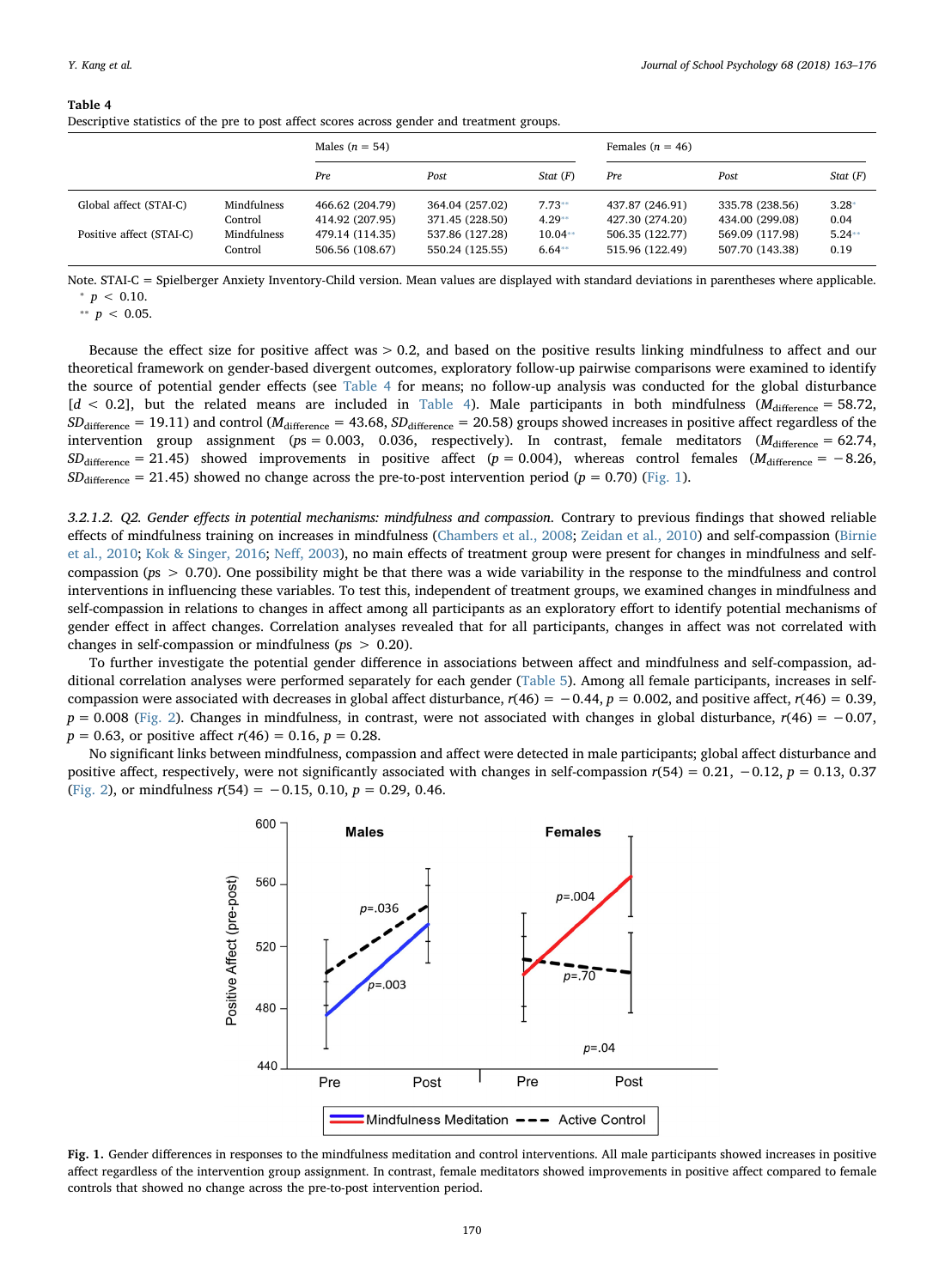<span id="page-8-0"></span>

| Table 5                                                                                            |  |
|----------------------------------------------------------------------------------------------------|--|
| Zero-order correlations: pre-post change scores of study variables in meditators, split by gender. |  |

|                       |                                                                    | Global affect (STAI-C) | Positive affect (STAI-C) | Mindfulness (CAMS-R) | Self-compassion (SCS)                  |
|-----------------------|--------------------------------------------------------------------|------------------------|--------------------------|----------------------|----------------------------------------|
| Males $(n = 29)$      | Global affect<br>Positive affect<br>Mindfulness<br>Self-compassion | -                      | $-0.82**$<br>-           | $-0.15$<br>0.10<br>- | 0.21<br>$-0.12$<br>0.14<br>-           |
| Females<br>$(n = 23)$ | Global affect<br>Positive affect<br>Mindfulness<br>Self-compassion | -                      | $-0.88**$<br>-           | $-0.07$<br>0.16<br>- | $-0.44**$<br>$0.39**$<br>$0.08**$<br>- |

Note. CAMS-R = Cognitive and Affective Mindfulness Scale-Revised; SCS = Self-Compassion Scale; STAI-C = Spielberger Anxiety Inventory-Child version.

<span id="page-8-2"></span><span id="page-8-1"></span>\*\*  $p < 0.01$ .



Fig. 2. Gender differences in correlations between self-compassion and affect changes in all participants. Increases in self-compassion were associated with decreases in global affect disturbance among females (red); no significant correlations were obtained among males (blue), \*p < 0.01. (For interpretation of the references to color in this figure legend, the reader is referred to the web version of this article.)

# 4. Discussion

The current study examined the gender difference in responses to school-based mindfulness training in early adolescents. While mindfulness training was associated with improved emotional wellbeing compared to those in the control group, the effects differed according to gender. Specifically, female meditators showed greater improvement in emotional wellbeing compared to control females, whereas the meditation group showed no greater improvement over the control group among male participants. In addition, only female, but not male, meditators showed a correlation between improvements in affect and increases self-compassion.

## 4.1. Gender differences in response to the mindfulness and active control interventions

For female participants, the meditation group showed improvement in affect compared to the control group. Among male participants however, the benefit was comparable among those in meditation and control groups; participants in both groups reported significantly improved affect pre-to-post intervention. Furthermore, control males showed marginally greater improvement in positive affect compared to control females, suggesting that the control intervention may have been more favorable to males than to females. The active control module was only distinguished from the meditation module by the substitution of African history class for Asian history (e.g., mindfulness training). Therefore, these discrepancies may be attributable to gender differences in response to the control intervention (e.g. building a sarcophagus).

The unexpected change in affect for males in the control group may suggest that the control activity might have been uniquely effective for male students. For instance, the external activity in the control intervention might have better accommodated the external coping strategy more typical of male adolescents ([Butler & Nolen-Hoeksema, 1994;](#page-11-32) [Li, DiGiuseppe, & Froh, 2006](#page-12-38); [Rose,](#page-13-30)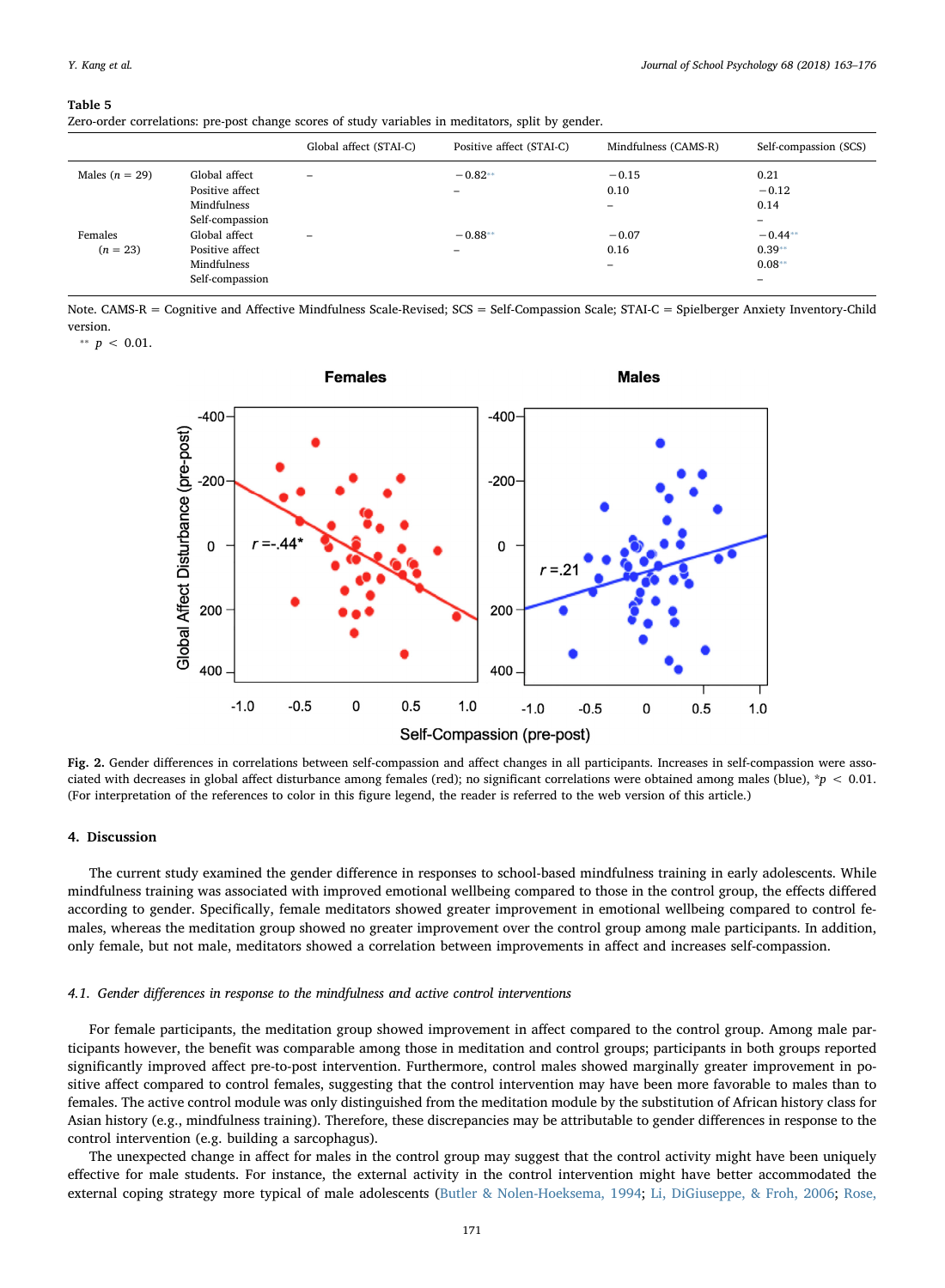[2002\)](#page-13-30), and previous research suggests that individuals with higher masculinity ratings tend to respond better to physically active forms of stress reduction ([Friedman & Berger, 1991\)](#page-12-39).

The control activity was not sufficient to impede a natural course of female students' affective decline around the age 11 to 12 when emotional disturbances tend to emerge in females. Conversely, the significant effect of mindfulness on improved affect in females may reflect that mindfulness is an effective tool to prevent the usual decline for females. For males, the equal gain in affect across groups may suggest multiple possible interpretations that will require further research to differentiate. For example, the male and female students might have responded differently to self-report measures with varying degrees of social desirability bias (e.g., [Hebert et al., 1997\)](#page-12-40). It is also possible that male students might have benefitted more with active methods of mindfulness training, such as yoga or Tai Chi, compared to silent meditation training without movement (e.g., [Rojiani et al., 2017](#page-13-13)). However, the current study did not assess participants' coping strategies, levels of engagement/distraction during the class activities, or other potential covariates that might have affected responses to different forms of mindfulness training. Future studies may include more comprehensive measures of coping to test such possibilities.

#### 4.2. Potential gender differences in mechanisms

In terms of mechanisms, changes in mindfulness were not associated with affect changes for both gender. Instead, a more affectbased mechanism involving self-compassion was detected, such that increases in self-compassion were associated with improved affect only among female but not male meditators. In particular, a strong correlation between self-compassion and affect was present among female students whereas no such association was obtained among male counterparts. These findings are largely consistent with extant literature that suggests females tend to rely on affective coping strategies (e.g., [Mendlowitz et al., 1999](#page-12-22)), and with previous findings that showed affective improvement in mindfulness training in female (but not male) adults correlated with increases in self-compassion. Because self-criticism tends to be more common among female than male youths and is generally harmful to affective health [\(Calvete & Cardeñoso, 2005;](#page-11-23) [Nolen-Hoeksema & Girgus, 1994](#page-12-21)), self-compassion, as an antidote to self-criticism, may provide greater impact on emotional wellbeing among females than males. Female adolescents may particularly benefit from interventions that target self-criticism to increase self-compassion. This finding potentially informs effective strategies for school psychologists to target negative affectivity among female adolescents. More generally, these findings suggest that the mechanisms for females may perform in a manner that is consistent with the general model of mindfulness, whereas the predictors of benefit for males may not the ones commonly specified for mindfulness.

However, we note that the current model of mindfulness (ICP) teaches attention allocation without the strong emphasis on selfcompassion that is part of other mindfulness programs such as mindfulness-based stress reduction program (MBSR) or mindfulnessbased cognitive therapy (MBCT). These programs that emphasize acceptance and non-judgment would more likely lead to increases in compassion, which may lead to even larger gender effects than the ICP program. Therefore, we encourage future studies to examine gender as an active treatment moderator in other standard mindfulness programs.

# 4.3. Mindfulness in school psychology

Although mindfulness was shown to be a promising strategy to promote mental health in youths (for meta-analyses, see [Black](#page-11-15) [et al., 2009;](#page-11-15) [Kallapiran et al., 2015;](#page-12-16) [Zenner et al., 2014](#page-13-10); [Zoogman et al., 2015\)](#page-13-18), school psychology has yet to embrace mindfulness in practice. In implementing and evaluating school-based intervention programs, school psychologists play major roles in various stages and components of the program, including small group interventions, classroom consultation, and program evaluation. Therefore, a careful investigation in youth populations is warranted under the supervision of school psychologists. As such, school psychologists were involved to address mental health needs of the students in the current study. Beyond integrating school psychologists in schoolbased mindfulness intervention programs, we further encourage mindfulness studies in the field of school psychology. This is essential especially given the vulnerable nature of the adolescent population and potentially lasting impact of school-based interventions.

Furthermore, findings from school-based mindfulness intervention can provide practical implications for school psychologists. For example, the current results suggest that mindfulness interventions can be especially beneficial for female students in terms of promoting affective health, and that female students may particularly benefit by focusing on cultivating self-compassion. Future studies that include in-depth first-person reports and interviews conducted by school psychologists are warranted to triangulate the component processes of the affective mechanism of mindfulness effect among female youths and to develop more effectively tailored intervention strategies.

## 4.4. Study limitations

Findings from the present study should be interpreted within the confines of general limitations regarding the measures, sample selection, and intervention design. First, all measures were based on self-reports and subject to demand characteristic and expectancy effects. We encourage future studies to employ additional behavior observations and other objective laboratory measures. Second, the response format of STAI was modified from Likert to a visual analog to allow for examination of affect along a continuous spectrum, which may challenge its validity and generalizability. Third, the current study was conducted in a private Quaker school and likely includes students from high-income and Caucasian backgrounds who are familiar with contemplative practices (e.g., Quaker meetings); thus the shown effects should be tested in more nationally representable samples. In addition, although all main analysis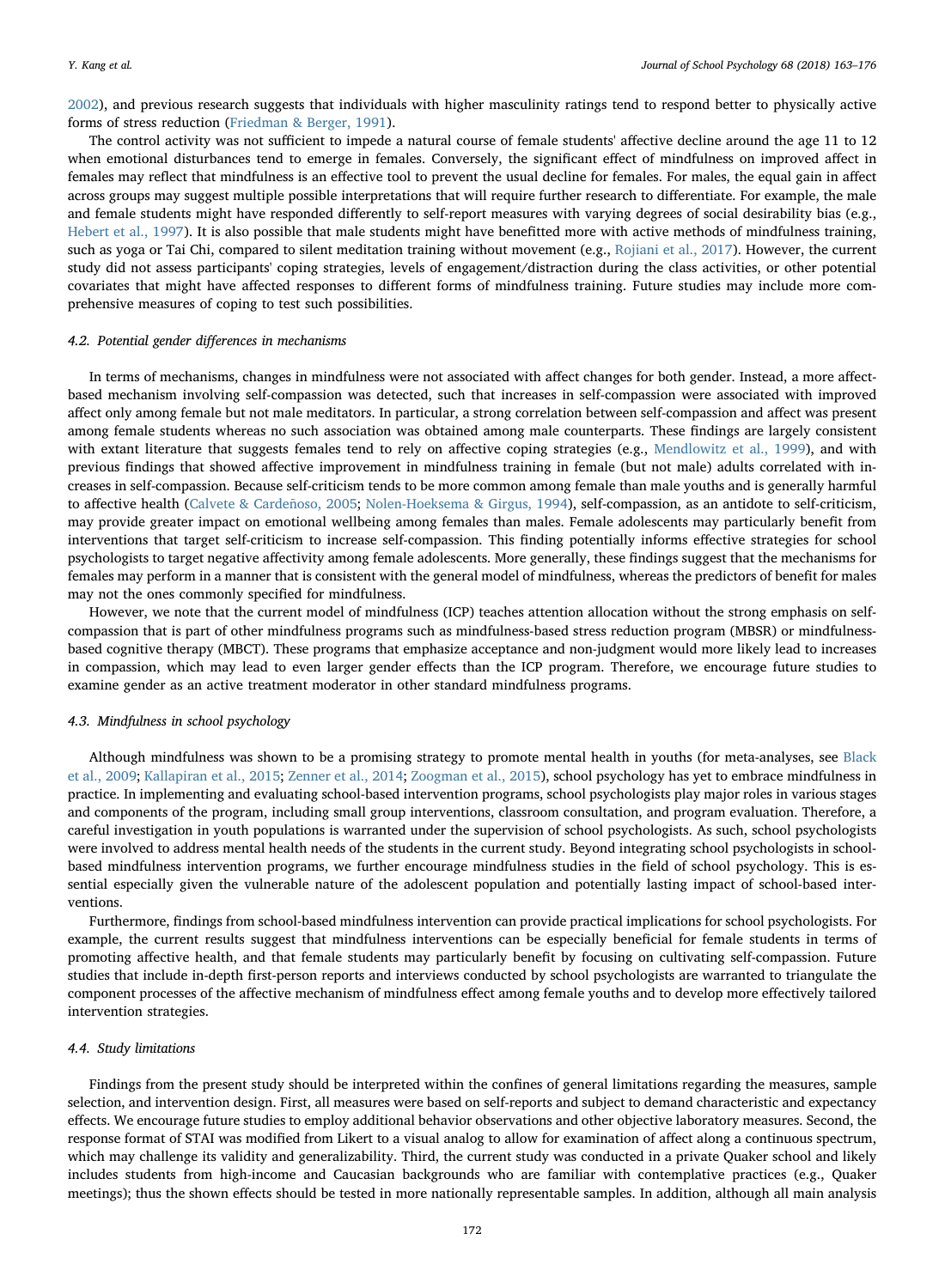included the baseline STAI scores as a covariate to control for the initial differences in affect, the current study did not investigate the number of students qualified for special education services under the emotional disturbance category. Given that ten students out of 100 met the clinical cut off point for anxiety in our current sample, and because mindfulness intervention may be more or less efficacious depending on the baseline severity of symptoms, we encourage future studies to consider more class-specific data when administering school-based interventions. Fourth, treatment fidelity or intervention integrity was not assessed, and the degree of teachers' and students' adherence to protocols could not be monitored. Furthermore, the durations for each meditation session and the types of practices students chose during the last third of the curriculum are unknown, making it difficult to attribute the shown effects to specific components of the intervention (e.g., [Century, Rudnick, & Freeman, 2010](#page-11-33); [Gould, Dariotis, Greenberg, &](#page-12-41) [Mendelson, 2016](#page-12-41)). To assess intervention success with rigor and to promote replicability, we encourage future studies to include both qualitative and quantitative measures of intervention assessment and the training of the interventionists. Fifth, the average minutes of meditation in the current intervention (5 min/day) was substantially shorter than those recommended by other conventional mindfulness interventions designed for adults (45 min/day in MBSR). Although significant effects have been reported with the 5–10 min of daily meditation among adolescent populations [\(Britton et al., 2010;](#page-11-14) [Fernando & Keller, 2012;](#page-12-42) [Saltzman & Goldin, 2008;](#page-13-3) [Zylowska et al., 2008\)](#page-13-31), examining the impact of increased meditation minutes during class and homework may help identify ideal meditation dosage for children. Sixth, students were nested within four classrooms and the potential impact of classroom assignment cannot be addressed. The sample size per cell was not sufficient for multilevel modeling, so we were not able to identify potential impact of classroom placement, although all classes were taught by the same teachers and teacher assignment is controlled for. The difference between the active control and intervention group was not only a meditation-based practice but also the content of the didactic instruction (African vs. Asian history). Although it is unlikely that this would influence our outcome, it still needs to be considered as possible confound.

We further note limitations regarding gender-specific effects. Our current sample, with the comparable baseline affect scores across male and female students, may not be sufficiently representative of early adolescent populations. For example, in a larger scale study with a non-clinical sample of 830 children in early adolescence (mean age = 12.9), female participants reported significantly greater global negative affect measured by STAI-C ( $M = 33.1$ ,  $SD = 7.5$ ) compared to male participants ( $M = 29.4$ ,  $SD = 6.5$ ),  $t = 7.2$ ,  $p < 0.001$  ([Roelofs et al., 2009](#page-13-32)). In contrast, within our sample the baseline global negative affect scores for female  $(M = 23.07, SD = 13.76)$  and male students  $(M = 23.61, SD = 10.98)$  were statistically equivalent,  $t(98) = 0.22, p = 0.83$  (Mean and standard deviation scores from the current study are converted to the standard 0–80 scale for the ease of interpretation). We suggest two possibilities that may explain the lack of baseline gender differences in affect. First, given that the current sample included children nearing onset of puberty (10 or 11 for girls and age 11 or 12 for boys [[Kail & Cavanaugh, 2010\]](#page-12-43)), the time when gender difference in affective symptoms tends to emerge, female students in our sample may not have begun to experience negative affect symptoms. Second, it is also possible that females in our sample were affectively highly functioning regardless of age. Students were drawn from a private middle school in a surrounding neighborhood of predominantly higher socioeconomic class, with potentially greater access to psychosocial resources and support compared to the general population ([Murali & Oyebode, 2004;](#page-12-44) [Raymore, Godbey, & Crawford, 1994\)](#page-13-33). Since mindfulness training targets negative affect and maladaptive affect processing, it may function as a preventative measure rather than treatment for emotionally healthy females. Therefore, a more representative, older sample of adolescents that exhibit greater baseline differences in affect may respond with greater gender divergence in response to intervention. We thus encourage future studies to test gender difference in mindfulness training in larger scale across diverse populations of young people. Nonetheless, the lack of baseline differences in affect suggests that the shown gender differences were due to differential responses to intervention and not the baseline differences.

In addition, the control intervention yielded specific benefits among male but not female students as elaborated above. We encourage future studies to test specific factors responsible for affective improvements among male adolescents that may be associated with creative classroom activities similar to the control intervention in this study. This also highlights the importance of considering gender as an outcome modifier when designing control conditions in mindfulness research. Finally, our sample consisted only of cisgendered (i.e., gender corresponds with birth sex) participants. Future examination of mindfulness effects among nonbinary, gender fluid and transgender youths is warranted.

# 5. Conclusion

Early adolescence presents unique developmental challenges that may unfavorably affect later mental health. The current study demonstrated that mindfulness training can be successfully integrated into a middle school education curriculum, and calls for affecttargeting school-based intervention strategies at this young age. Extending our previous work on gender differences in response to mindfulness training in college samples, with female students being especially responsive ([Rojiani et al., 2017](#page-13-13)), this is the first study to replicate these findings in youths. However, in light of insignificant results with small to medium effect size, we caution against conclusively mapping results from the current data to aspects of existing theories or drawing conclusive claims about gender effects in mindfulness studies. Instead, our study provides initial insights regarding gender-sensitive application of mindfulness training in school, and potential benefits of considering gender-tailored modules that may enhance existing mindfulness training programs. This work highlights the potential role of gender in modulating the effectiveness of mindfulness training, and the complex pathways through which gender might exert effects on affect outcomes. More broadly, treatment outcome modifiers including gender should be carefully considered in future intervention strategies among young populations.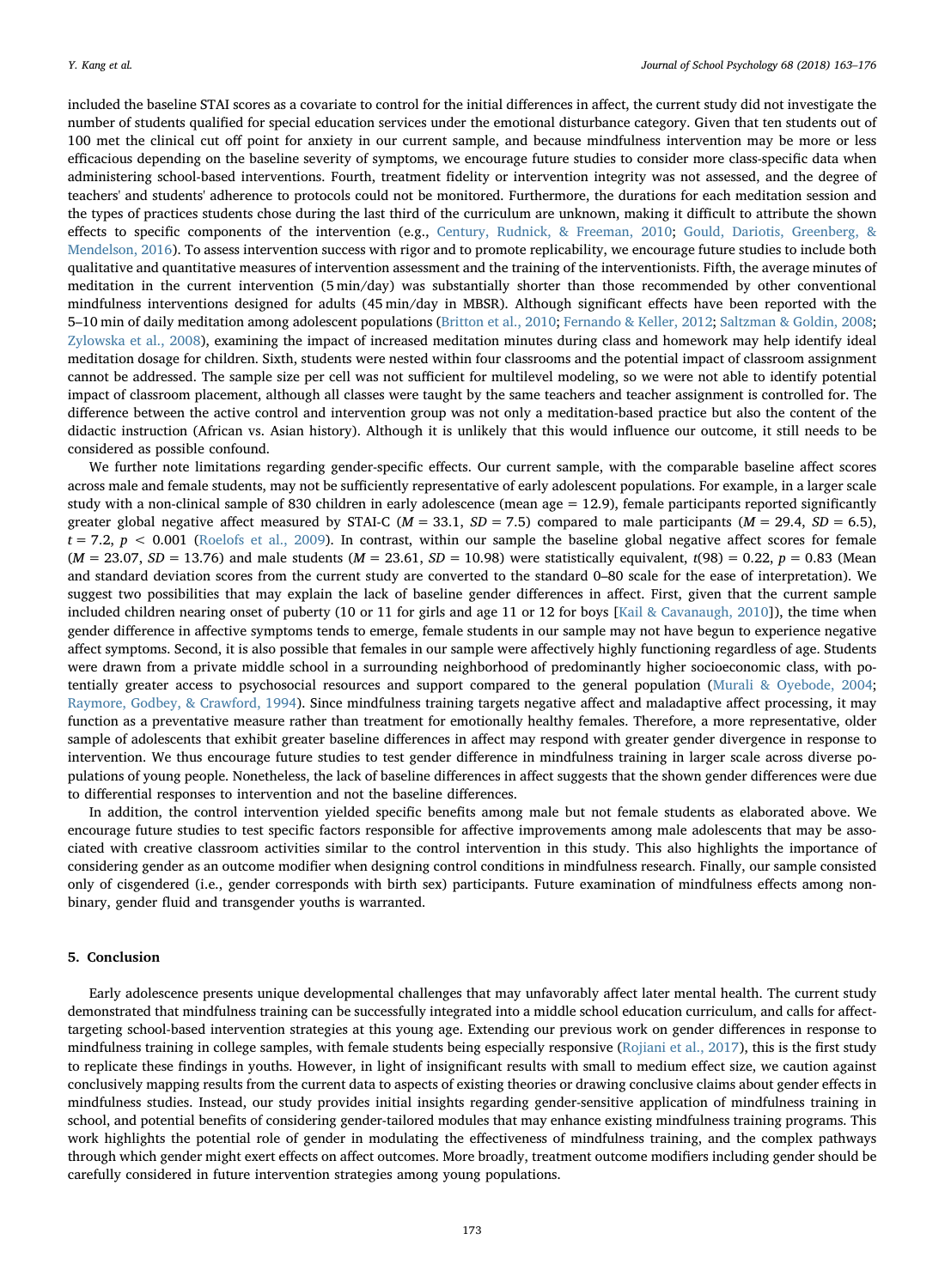## Acknowledgments

This study includes the same sample that were used in the previous pilot trial by [Britton et al., 2014;](#page-11-11) no novel data were collected, which should be noted in considering external validity of the current findings. In addition, we note that the current study was not initially designed to examine gender difference; rather, a recent finding of gender effects in the context of mindfulness training prompted additional analyses in the current report. This work was supported by the National Institutes of Health (grant K23- AT006328-01A1); the National Institutes of Health (NIH) Science of Behavior Change Common Fund Program through an award administered by the National Center for Complementary and Integrative Health (grant UH2AT009145); The Lenz Foundation, The Hershey Foundation; the Mind and Life Institute; and the Brown University Contemplative Studies Initiative. The views presented here are solely the responsibility of the authors and do not necessarily represent the official views of the NIH. We would also like to thank the Clinical and Affective Neuroscience Laboratory at Brown University. This was not an industry-supported study. The authors have indicated no financial conflicts of interest.

#### References

- <span id="page-11-20"></span>[Anderson, N. D., Lau, M. A., Segal, Z. V., & Bishop, S. R. \(2007\). Mindfulness-based stress reduction and attentional control.](http://refhub.elsevier.com/S0022-4405(18)30046-3/rf0005) Clinical Psychology & Psychotherapy, 14(6), 449–[463.](http://refhub.elsevier.com/S0022-4405(18)30046-3/rf0005)
- <span id="page-11-12"></span><span id="page-11-8"></span>[Baer, R. A. \(2003\). Mindfulness training as a clinical intervention: A conceptual and empirical review.](http://refhub.elsevier.com/S0022-4405(18)30046-3/rf0010) Clinical Psychology: Science and Practice, 10(2), 125-143. [Beauchemin, J., Hutchins, T. L., & Patterson, F. \(2008\). Mindfulness meditation may lessen anxiety, promote social skills, and improve academic performance among](http://refhub.elsevier.com/S0022-4405(18)30046-3/rf0015)
- <span id="page-11-22"></span>adolescents with learning disabilities. [Complementary Health Practice Review, 13](http://refhub.elsevier.com/S0022-4405(18)30046-3/rf0015)(1), 34–45. [Bender, P. K., Reinholdt-Dunne, M. L., Esbjørn, B. H., & Pons, F. \(2012\). Emotion dysregulation and anxiety in children and adolescents: Gender di](http://refhub.elsevier.com/S0022-4405(18)30046-3/rf9900)fferences. Personality [and Individual Di](http://refhub.elsevier.com/S0022-4405(18)30046-3/rf9900)fferences, 53(3), 284–288.
- <span id="page-11-2"></span>[Biegel, G. M., Brown, K. W., Shapiro, S. L., & Schubert, C. M. \(2009\). Mindfulness-based stress reduction for the treatment of adolescent psychiatric outpatients: A](http://refhub.elsevier.com/S0022-4405(18)30046-3/rf0020) randomized clinical trial. [Journal of Consulting and Clinical Psychology, 77](http://refhub.elsevier.com/S0022-4405(18)30046-3/rf0020)(5), 855.
- <span id="page-11-26"></span>[Bieling, P. J., Antony, M. M., & Swinson, R. P. \(1998\). The state-trait anxiety inventory, trait version: Structure and content re-examined.](http://refhub.elsevier.com/S0022-4405(18)30046-3/rf0025) Behaviour Research and [Therapy, 36](http://refhub.elsevier.com/S0022-4405(18)30046-3/rf0025)(7), 777–788.
- <span id="page-11-7"></span>[Birnie, K., Speca, M., & Carlson, L. E. \(2010\). Exploring self-compassion and empathy in the context of mindfulness-based stress reduction \(MBSR\).](http://refhub.elsevier.com/S0022-4405(18)30046-3/rf0030) Stress and Health, 26[\(5\), 359](http://refhub.elsevier.com/S0022-4405(18)30046-3/rf0030)–371.

<span id="page-11-15"></span>[Black, D. S., Milam, J., & Sussman, S. \(2009\). Sitting-meditation interventions among youth: A review of treatment e](http://refhub.elsevier.com/S0022-4405(18)30046-3/rf0035)fficacy. Pediatrics, 124(3), e532–e541.

- <span id="page-11-3"></span>[Bögels, S., Hoogstad, B., van Dun, L., de Schutter, S., & Restifo, K. \(2008\). Mindfulness training for adolescents with externalizing disorders and their parents.](http://refhub.elsevier.com/S0022-4405(18)30046-3/rf0040) [Behavioural and Cognitive Psychotherapy, 36](http://refhub.elsevier.com/S0022-4405(18)30046-3/rf0040)(02), 193–209.
- <span id="page-11-21"></span><span id="page-11-13"></span>[Bootzin, R. R., & Stevens, S. J. \(2005\). Adolescents, substance abuse, and the treatment of insomnia and daytime sleepiness.](http://refhub.elsevier.com/S0022-4405(18)30046-3/rf0045) Clinical Psychology Review, 25(5), 629–644. [Briere, F. N., Rohde, P., Stice, E., & Morizot, J. \(2016\). Group-based symptom trajectories in indicated prevention of adolescent depression.](http://refhub.elsevier.com/S0022-4405(18)30046-3/rf20044) Depression and Anxiety, 33, 444–[451.](http://refhub.elsevier.com/S0022-4405(18)30046-3/rf20044)
- <span id="page-11-28"></span>[Bringuier, S., Dadure, C., Raux, O., Dubois, A., Picot, M. C., & Capdevila, X. \(2009\). The perioperative validity of the visual analog anxiety scale in children: A](http://refhub.elsevier.com/S0022-4405(18)30046-3/rf0050) [discriminant and useful instrument in routine clinical practice to optimize postoperative pain management.](http://refhub.elsevier.com/S0022-4405(18)30046-3/rf0050) Anesthesia & Analgesia, 109(3), 737–744.
- <span id="page-11-14"></span>[Britton, W. B., Bootzin, R. R., Cousins, J. C., Hasler, B. P., Peck, T., & Shapiro, S. L. \(2010\). The contribution of mindfulness practice to a multicomponent behavioral](http://refhub.elsevier.com/S0022-4405(18)30046-3/rf0055) [sleep intervention following substance abuse treatment in adolescents: A treatment-development study.](http://refhub.elsevier.com/S0022-4405(18)30046-3/rf0055) Substance Abuse, 31(2), 86–97.
- <span id="page-11-11"></span>[Britton, W. B., Lepp, N. E., Niles, H. F., Rocha, T., Fisher, N. E., & Gold, J. S. \(2014\). A randomized controlled pilot trial of classroom-based mindfulness meditation](http://refhub.elsevier.com/S0022-4405(18)30046-3/rf0060) [compared to an active control condition in sixth-grade children.](http://refhub.elsevier.com/S0022-4405(18)30046-3/rf0060) Journal of School Psychology, 52(3), 263–278.
- <span id="page-11-4"></span>Broderick, [P. C., & Metz, S. \(2009\). Learning to BREATHE: A pilot trial of a mindfulness curriculum for adolescents.](http://refhub.elsevier.com/S0022-4405(18)30046-3/rf0065) Advances in School Mental Health Promotion, 2(1), [35](http://refhub.elsevier.com/S0022-4405(18)30046-3/rf0065)–46.
- <span id="page-11-18"></span>[Brooks-Gunn, J., & Petersen, A. C. \(1991\). Studying the emergence of depression and depressive symptoms during adolescence.](http://refhub.elsevier.com/S0022-4405(18)30046-3/rf0070) Journal of Youth and Adolescence, 20(2), 115–[119.](http://refhub.elsevier.com/S0022-4405(18)30046-3/rf0070)
- <span id="page-11-5"></span>[Burke, C. A. \(2010\). Mindfulness-based approaches with children and adolescents: A preliminary review of current research in an emergent](http://refhub.elsevier.com/S0022-4405(18)30046-3/rf0080) field. Journal of Child and [Family Studies, 19](http://refhub.elsevier.com/S0022-4405(18)30046-3/rf0080)(2), 133–144.
- <span id="page-11-32"></span>Butler, L. D., & Nolen-Hoeksema, S. (1994). Gender diff[erences in responses to depressed mood in a college sample.](http://refhub.elsevier.com/S0022-4405(18)30046-3/rf0085) Sex Roles, 30(5–6), 331–346.
- <span id="page-11-27"></span>[Caci, H., Baylé, F. J., Mattei, V., Dossios, C., Robert, P., & Boyer, P. \(2003\). How does the hospital and anxiety and depression scale measure anxiety and depression in](http://refhub.elsevier.com/S0022-4405(18)30046-3/rf0090) healthy subjects? [Psychiatry Research, 118](http://refhub.elsevier.com/S0022-4405(18)30046-3/rf0090)(1), 89–99.
- <span id="page-11-23"></span>Calvete, E., & Cardeñoso, O. (2005). Gender diff[erences in cognitive vulnerability to depression and behavior problems in adolescents.](http://refhub.elsevier.com/S0022-4405(18)30046-3/rf0095) Journal of Abnormal Child [Psychology, 33](http://refhub.elsevier.com/S0022-4405(18)30046-3/rf0095)(2), 179–192.
- <span id="page-11-9"></span>[Card, N. A., & Hodges, E. V. E. \(2008\). Peer victimization among schoolchildren: Correlations, causes, consequences, and considerations in assessment and inter](http://refhub.elsevier.com/S0022-4405(18)30046-3/rf0100)vention. [School Psychology Quarterly, 23](http://refhub.elsevier.com/S0022-4405(18)30046-3/rf0100), 451–461.
- <span id="page-11-1"></span>[Carter, A. S., Wagmiller, R. J., Gray, S. A., McCarthy, K. J., Horwitz, S. M., & Briggs-Gowan, M. J. \(2010\). Prevalence of DSM-IV disorder in a representative, healthy](http://refhub.elsevier.com/S0022-4405(18)30046-3/rf0105) [birth cohort at school entry: Sociodemographic risks and social adaptation.](http://refhub.elsevier.com/S0022-4405(18)30046-3/rf0105) Journal of the American Academy of Child & Adolescent Psychiatry, 49(7), 686-698. Century, J., Rudnick, M., & Freeman, C. (2010). A framework for measuring fi[delity of implementation: A foundation for shared language and accumulation of](http://refhub.elsevier.com/S0022-4405(18)30046-3/rf0110)
- <span id="page-11-33"></span><span id="page-11-6"></span>knowledge. [American Journal of Evaluation, 31](http://refhub.elsevier.com/S0022-4405(18)30046-3/rf0110)(2), 199–218. [Chambers, R., Lo, B. C. Y., & Allen, N. B. \(2008\). The impact of intensive mindfulness training on attentional control, cognitive style, and a](http://refhub.elsevier.com/S0022-4405(18)30046-3/rf0115)ffect. Cognitive Therapy and
- [Research, 32](http://refhub.elsevier.com/S0022-4405(18)30046-3/rf0115)(3), 303–322.
- <span id="page-11-19"></span>[Clark, L. A., Watson, D., & Mineka, S. \(1994\). Temperament, personality, and the mood and anxiety disorders.](http://refhub.elsevier.com/S0022-4405(18)30046-3/rf0120) Journal of Abnormal Psychology, 103, 103.

<span id="page-11-0"></span>[Code of Federal Regulations \(2004\).](http://refhub.elsevier.com/S0022-4405(18)30046-3/rf0125) Title 34, §300.8(c)(4)(ii).

- <span id="page-11-31"></span>Cohen, B. H. (2008). [Explaining psychological statistics.](http://refhub.elsevier.com/S0022-4405(18)30046-3/rf0130) John Wiley & Sons.
- <span id="page-11-30"></span>[Cumming, G. \(2014\). The new statistics: Why and how.](http://refhub.elsevier.com/S0022-4405(18)30046-3/rf0140) Psychological Science, 25(1), 7–29.
- <span id="page-11-10"></span>Currie, C., Roberts, C., Morgan, A., Smith, R., Settertobulte, W., & Samdal, O. (2002). Young people's health in context. Health Behavior in School-Aged Children (HBSC) study: International report from the 2001/2002 survey. Kopenhagen. Retrieved from WHO website Available online at: [http://www.euro.who.int/\\_\\_data/](http://www.euro.who.int/__data/assets/pdf_file/0008/110231/e82923.pdf) assets/pdf\_fi[le/0008/110231/e82923.pdf.](http://www.euro.who.int/__data/assets/pdf_file/0008/110231/e82923.pdf)
- <span id="page-11-24"></span>Deardorff[, J., Hayward, C., Wilson, K. A., Bryson, S., Hammer, L. D., & Agras, S. \(2007\). Puberty and gender interact to predict social anxiety symptoms in early](http://refhub.elsevier.com/S0022-4405(18)30046-3/rf0605) adolescence. [Journal of Adolescent Health, 41](http://refhub.elsevier.com/S0022-4405(18)30046-3/rf0605)(1), 102–104.
- <span id="page-11-25"></span>De Boo, G. M., & Spiering, M. (2010). Pre-adolescent gender diff[erences in associations between temperament, coping, and mood.](http://refhub.elsevier.com/S0022-4405(18)30046-3/rf9155) Clinical Psychology & Psychotherapy, 17[\(4\), 313](http://refhub.elsevier.com/S0022-4405(18)30046-3/rf9155)–320.
- <span id="page-11-17"></span>[de Vibe, M., Solhaug, I., Tyssen, R., Friborg, O., Rosenvinge, J. H., Sørlie, T., & Bjørndal, A. \(2013\). Mindfulness training for stress management: A randomised](http://refhub.elsevier.com/S0022-4405(18)30046-3/rf0150) [controlled study of medical and psychology students.](http://refhub.elsevier.com/S0022-4405(18)30046-3/rf0150) BMC Medical Education, 13(1), 107.
- <span id="page-11-16"></span>[Desbordes, G., Negi, L. T., Pace, T. W., Wallace, B. A., Raison, C. L., & Schwartz, E. L. \(2012\). E](http://refhub.elsevier.com/S0022-4405(18)30046-3/rf0155)ffects of mindful-attention and compassion meditation training on [amygdala response to emotional stimuli in an ordinary, non-meditative state.](http://refhub.elsevier.com/S0022-4405(18)30046-3/rf0155) Frontiers in Human Neuroscience, 6, 292.
- <span id="page-11-29"></span>[Dixon, W., & Yuen, K. \(1974\). Trimming and winsorization: A review.](http://refhub.elsevier.com/S0022-4405(18)30046-3/rf0160) Statistical Papers, 15(2), 157–170.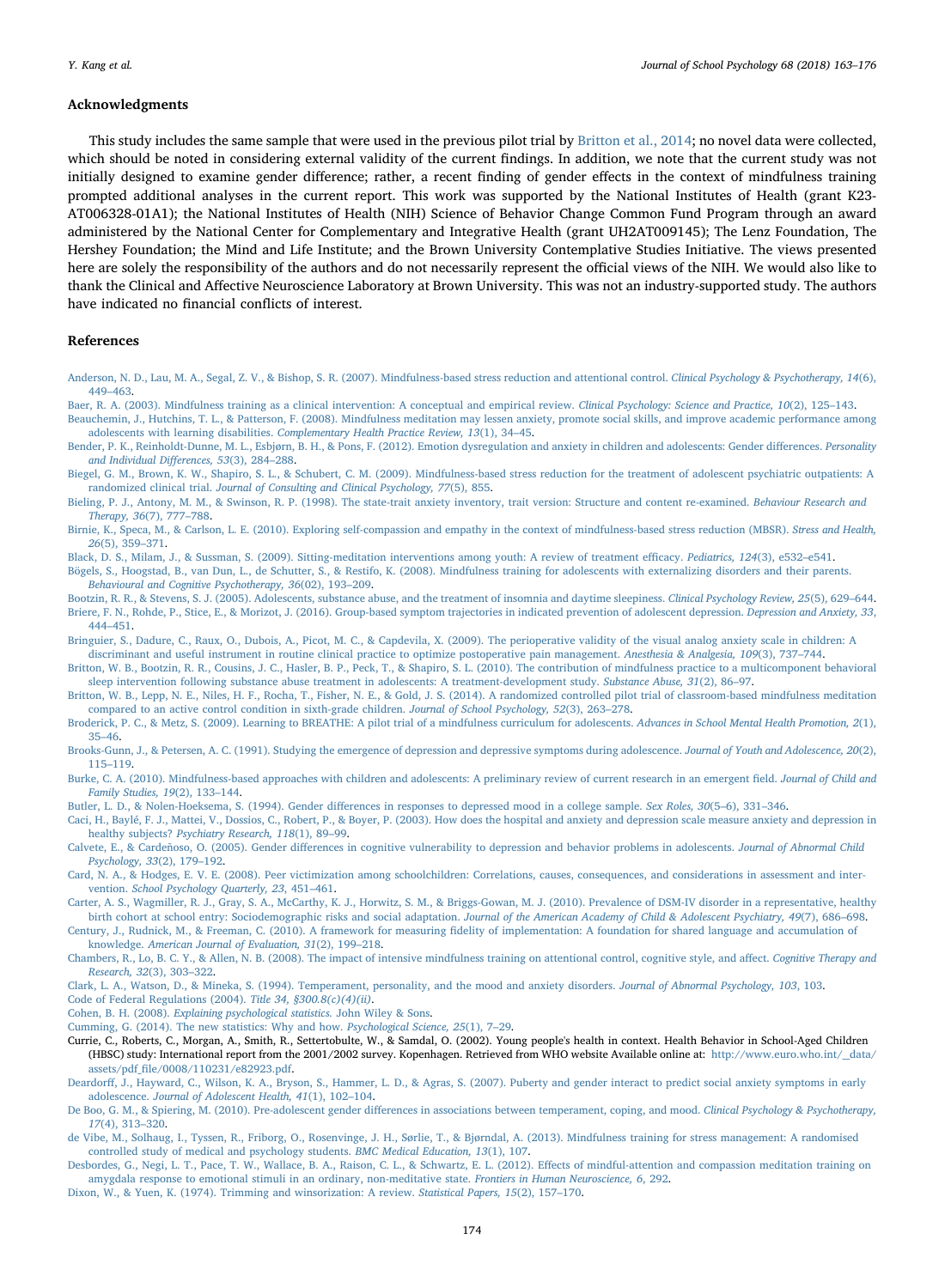- <span id="page-12-24"></span><span id="page-12-2"></span>[Else-Quest, N. M., Hyde, J. S., Goldsmith, H. H., & Van Hulle, C. A. \(2006\). Gender di](http://refhub.elsevier.com/S0022-4405(18)30046-3/rf0165)fferences in temperament: A meta-analysis. Psychological Bulletin, 132(1). [Essau, C. A., Lewinsohn, P. M., Seeley, J. R., & Sasagawa, S. \(2010\). Gender di](http://refhub.elsevier.com/S0022-4405(18)30046-3/rf0610)fferences in the developmental course of depression. Journal of Affective Disorders, 127(1), 185–[190.](http://refhub.elsevier.com/S0022-4405(18)30046-3/rf0610)
- <span id="page-12-32"></span>[Feldman, G., Hayes, A., Kumar, S., Greeson, J., & Laurenceau, J. P. \(2007\). Mindfulness and emotion regulation: The development and initial validation of the](http://refhub.elsevier.com/S0022-4405(18)30046-3/rf0170) Cognitive and Affective Mindfulness Scale-Revised (CAMS-R). [Journal of Psychopathology and Behavioral Assessment, 29](http://refhub.elsevier.com/S0022-4405(18)30046-3/rf0170)(3), 177–190.
- <span id="page-12-13"></span>[Felver, J. C., Celis-de Hoyos, C. E., Tezanos, K., & Singh, N. N. \(2016\). A systematic review of mindfulness-based interventions for youth in school settings.](http://refhub.elsevier.com/S0022-4405(18)30046-3/rf0175) Mindfulness, 7[\(1\), 34](http://refhub.elsevier.com/S0022-4405(18)30046-3/rf0175)–45.
- <span id="page-12-11"></span>[Felver, J. C., Doerner, E., Jones, J., Kaye, N. C., & Merrell, K. W. \(2013\). Mindfulness in school psychology: Applications for intervention and professional practice.](http://refhub.elsevier.com/S0022-4405(18)30046-3/rf0180) [Psychology in the Schools, 50](http://refhub.elsevier.com/S0022-4405(18)30046-3/rf0180)(6), 531–547.
- <span id="page-12-42"></span>Fernando, R., & Keller, S. (2012). Measuring the effi[cacy and sustainability of the mindful schools mindfulness-based in-class intervention. Paper presented at the 10th Annual](http://refhub.elsevier.com/S0022-4405(18)30046-3/rf0185) International Scientifi[c Conference: Investigating and integrating mindfulness in medicine, health care, and society; Norwood, MA](http://refhub.elsevier.com/S0022-4405(18)30046-3/rf0185).
- <span id="page-12-30"></span>[Foster, R. L., & Park, J. H. \(2012\). An integrative review of literature examining psychometric properties of instruments measuring anxiety or fear in hospitalized](http://refhub.elsevier.com/S0022-4405(18)30046-3/rf0190) children. [Pain Management Nursing, 13](http://refhub.elsevier.com/S0022-4405(18)30046-3/rf0190)(2), 94–106.
- <span id="page-12-39"></span>Friedman, E., & Berger, B. G. (1991). Influence of gender, masculinity, and femininity on the eff[ectiveness of three stress reduction techniques: Jogging, relaxation](http://refhub.elsevier.com/S0022-4405(18)30046-3/rf0195) response, and group interaction. [Journal of Applied Sport Psychology, 3](http://refhub.elsevier.com/S0022-4405(18)30046-3/rf0195)(1), 61–86.
- <span id="page-12-41"></span>Gould, L. F., Dariotis, J. K., Greenberg, M. T., & Mendelson, T. (2016). Assessing fi[delity of implementation \(FOI\) for school-based mindfulness and yoga interventions:](http://refhub.elsevier.com/S0022-4405(18)30046-3/rf0200) [A systematic review.](http://refhub.elsevier.com/S0022-4405(18)30046-3/rf0200) Mindfulness, 7(1), 5–33.
- <span id="page-12-25"></span>[Graham, R. A., & Weems, C. F. \(2015\). Identifying moderators of the link between parent and child anxiety sensitivity: The roles of gender, positive parenting, and](http://refhub.elsevier.com/S0022-4405(18)30046-3/rf0615) corporal punishment. [Journal of Abnormal Child Psychology, 43](http://refhub.elsevier.com/S0022-4405(18)30046-3/rf0615)(5), 885–893.
- <span id="page-12-29"></span><span id="page-12-14"></span>[Greenberg, M. T., & Harris, A. R. \(2012\). Nurturing mindfulness in children and youth: Current state of research.](http://refhub.elsevier.com/S0022-4405(18)30046-3/rf0205) Child Development Perspectives, 6(2), 161–166. [Grös, D. F., Antony, M. M., Simms, L. J., & McCabe, R. E. \(2007\). Psychometric properties of the State-Trait Inventory for Cognitive and Somatic Anxiety \(STICSA\):](http://refhub.elsevier.com/S0022-4405(18)30046-3/rf0210) [Comparison to the State-Trait Anxiety Inventory \(STAI\).](http://refhub.elsevier.com/S0022-4405(18)30046-3/rf0210) Psychological Assessment, 19(4), 369.
- <span id="page-12-31"></span><span id="page-12-26"></span>Hankin, B. L., Mermelstein, R., & Roesch, L. (2007). Sex diff[erences in adolescent depression: Stress exposure and reactivity models.](http://refhub.elsevier.com/S0022-4405(18)30046-3/rf9810) Child Development, 78(1), 279–295. [Hayes, A. M., & Feldman, G. \(2004\). Clarifying the construct of mindfulness in the context of emotion regulation and the process of change in therapy.](http://refhub.elsevier.com/S0022-4405(18)30046-3/rf0215) Clinical [Psychology: Science and Practice, 11](http://refhub.elsevier.com/S0022-4405(18)30046-3/rf0215)(3), 255–262.
- <span id="page-12-40"></span>[Hebert, J. R., Ma, Y., Clemow, L., Ockene, I. S., Saperia, G., Stanek, E. J., ... Ockene, J. K. \(1997\). Gender di](http://refhub.elsevier.com/S0022-4405(18)30046-3/rf0220)fferences in social desirability and social approval bias in dietary self-report. [American Journal of Epidemiology, 146](http://refhub.elsevier.com/S0022-4405(18)30046-3/rf0220)(12), 1046–1055.
- <span id="page-12-3"></span>Hofmann, S. G., Sawyer, A. T., Witt, A. A., & Oh, D. (2010). The eff[ect of mindfulness-based therapy on anxiety and depression: A meta-analytic review.](http://refhub.elsevier.com/S0022-4405(18)30046-3/rf0225) Journal of [Consulting and Clinical Psychology, 78](http://refhub.elsevier.com/S0022-4405(18)30046-3/rf0225)(2), 169–183.
- <span id="page-12-6"></span>[Hollis-Walker, L., & Colosimo, K. \(2011\). Mindfulness, self-compassion, and happiness in non-meditators: A theoretical and empirical examination.](http://refhub.elsevier.com/S0022-4405(18)30046-3/rf0230) Personality and [Individual Di](http://refhub.elsevier.com/S0022-4405(18)30046-3/rf0230)fferences, 50(2), 222–227.
- <span id="page-12-35"></span>[Julian, L. J. \(2011\). Measures of anxiety: State-Trait Anxiety Inventory \(STAI\), Beck Anxiety Inventory \(BAI\), and Hospital Anxiety and Depression Scale-Anxiety](http://refhub.elsevier.com/S0022-4405(18)30046-3/rf0235) (HADS-A). [Arthritis Care & Research, 63](http://refhub.elsevier.com/S0022-4405(18)30046-3/rf0235)(S11), S467–S472.

<span id="page-12-4"></span>Kabat-Zinn, J. (1990). [Full catastrophe living: The program of the stress reduction clinic at the University of Massachusetts Medical Center.](http://refhub.elsevier.com/S0022-4405(18)30046-3/rf0240) New York: Delta.

- <span id="page-12-43"></span>[Kail, R. V., & Cavanaugh, J. C. \(2010\). Human development: A life span view.](http://refhub.elsevier.com/S0022-4405(18)30046-3/rf0245) Cengage Learning, 269.
- <span id="page-12-16"></span>Kallapiran, K., Koo, S., Kirubakaran, R., & Hancock, K. (2015). Eff[ectiveness of mindfulness in improving mental health symptoms of children and adolescents: A meta](http://refhub.elsevier.com/S0022-4405(18)30046-3/rf0250)analysis. [Child and Adolescent Mental Health, 20](http://refhub.elsevier.com/S0022-4405(18)30046-3/rf0250)(4), 182–194.
- <span id="page-12-7"></span>[Kang, Y., Gruber, J., & Gray, J. R. \(2013\). Mindfulness and de-automatization.](http://refhub.elsevier.com/S0022-4405(18)30046-3/rf0255) Emotion Review, 5(2), 192–201.
- [Kang, Y., Gruber, J., & Gray, J. R. \(2014\). Mindfulness: Deautomatization of cognitive and emotional life.](http://refhub.elsevier.com/S0022-4405(18)30046-3/rf0260) The Wiley Blackwell handbook of mindfulness (pp. 168-185).
- <span id="page-12-17"></span>Katz, D., & Toner, B. (2013). A systematic review of gender differences in the eff[ectiveness of mindfulness-based treatments for substance use disorders.](http://refhub.elsevier.com/S0022-4405(18)30046-3/rf0265) Mindfulness, 4[\(4\), 318](http://refhub.elsevier.com/S0022-4405(18)30046-3/rf0265)–331.
- <span id="page-12-0"></span>[Kessler, R. C., Avenevoli, S., Costello, E. J., Georgiades, K., Green, J. G., Gruber, M. J., ... Sampson, N. A. \(2012\). Prevalence, persistence, and sociodemographic](http://refhub.elsevier.com/S0022-4405(18)30046-3/rf0270) [correlates of DSM-IV disorders in the National Comorbidity Survey Replication Adolescent Supplement.](http://refhub.elsevier.com/S0022-4405(18)30046-3/rf0270) Archives of General Psychiatry, 69(4), 372–380.
- <span id="page-12-33"></span>Kline, R. B. (2013). Beyond signifi[cance testing: Statistics reform in the behavioral sciences.](http://refhub.elsevier.com/S0022-4405(18)30046-3/rf0275) American Psychological Association.
- <span id="page-12-37"></span>[Kok, B. E., & Singer, T. \(2016\). Phenomenological](http://refhub.elsevier.com/S0022-4405(18)30046-3/rf0280) fingerprints of four meditations: Differential state changes in affect, mind-wandering, meta-cognition, and inter[oception before and after daily practice across 9 months of training.](http://refhub.elsevier.com/S0022-4405(18)30046-3/rf0280) Mindfulness, 1–14.
- <span id="page-12-36"></span>[Kvaal, K., Ulstein, I., Nordhus, I. H., & Engedal, K. \(2005\). The Spielberger state-trait anxiety inventory \(STAI\): The state scale in detecting mental disorders in geriatric](http://refhub.elsevier.com/S0022-4405(18)30046-3/rf0285) patients. [International Journal of Geriatric Psychiatry, 20](http://refhub.elsevier.com/S0022-4405(18)30046-3/rf0285)(7), 629–634.
- <span id="page-12-19"></span>[Lewinsohn, P. M., Gotlib, I. H., Lewinsohn, M., Seeley, J. R., & Allen, N. B. \(1998\). Gender di](http://refhub.elsevier.com/S0022-4405(18)30046-3/rf0290)fferences in anxiety disorders and anxiety symptoms in adolescents. [Journal of Abnormal Psychology, 107](http://refhub.elsevier.com/S0022-4405(18)30046-3/rf0290)(1).
- <span id="page-12-38"></span>[Li, C. E., DiGiuseppe, R., & Froh, J. \(2006\). The roles of sex, gender, and coping in adolescent depression.](http://refhub.elsevier.com/S0022-4405(18)30046-3/rf0295) Adolescence, 41(163).
- <span id="page-12-15"></span>Liehr, P., & Diaz, N. (2010). A pilot study examining the eff[ect of mindfulness on depression and anxiety for minority children.](http://refhub.elsevier.com/S0022-4405(18)30046-3/rf0300) Archives of Psychiatric Nursing, 24(1), [69](http://refhub.elsevier.com/S0022-4405(18)30046-3/rf0300)–71.
- <span id="page-12-8"></span>Lohaus, A., & Ball, J. (2006). [Gesundheit und Krankheit aus der Sicht von Kindern](http://refhub.elsevier.com/S0022-4405(18)30046-3/rf0305) (2nd edn). Göttingen: Hogrefe.
- <span id="page-12-12"></span>[Maynard, B. R., Solis, M., Miller, V., & Brendel, K. E. \(2017\). Mindfulness-based interventions for improving cognition, academic achievement, behavior and socio](http://refhub.elsevier.com/S0022-4405(18)30046-3/rf0310)[emotional functioning of primary and secondary students.](http://refhub.elsevier.com/S0022-4405(18)30046-3/rf0310) Campbell systematic reviews. 13.
- <span id="page-12-20"></span>McGrath, E. E., Keita, G. P. E., Strickland, B. R., & Russo, N. F. E. (1990). [Women and depression: Risk factors and treatment issues: Final report of the American](http://refhub.elsevier.com/S0022-4405(18)30046-3/rf0315) [Psychological Association's National Task Force on Women and Depression.](http://refhub.elsevier.com/S0022-4405(18)30046-3/rf0315) American Psychological Association.
- <span id="page-12-10"></span>[Mendelson, T., Greenberg, M. T., Dariotis, J. K., Gould, L. F., Rhoades, B. L., & Leaf, P. J. \(2010\). Feasibility and preliminary outcomes of a school-based mindfulness](http://refhub.elsevier.com/S0022-4405(18)30046-3/rf0320) intervention for urban youth. [Journal of Abnormal Child Psychology, 38](http://refhub.elsevier.com/S0022-4405(18)30046-3/rf0320)(7), 985–994.
- <span id="page-12-22"></span>[Mendlowitz, S. L., Manassis, K., Bradley, S., Scapillato, D., Miezitis, S., & Shaw, B. E. \(1999\). Cognitive-behavioral group treatments in childhood anxiety disorders:](http://refhub.elsevier.com/S0022-4405(18)30046-3/rf0325) The role of parental involvement. [Journal of the American Academy of Child & Adolescent Psychiatry, 38](http://refhub.elsevier.com/S0022-4405(18)30046-3/rf0325)(10), 1223–1229.
- <span id="page-12-9"></span>[Merikangas, K. R., He, J. P., Burstein, M., Swanson, S. A., Avenevoli, S., Cui, L., ... Swendsen, J. \(2010\). Lifetime prevalence of mental disorders in US adolescents:](http://refhub.elsevier.com/S0022-4405(18)30046-3/rf0330) results from the National Comorbidity Survey Replication–Adolescent Supplement (NCS-A). [Journal of the American Academy of Child & Adolescent Psychiatry,](http://refhub.elsevier.com/S0022-4405(18)30046-3/rf0330) 49[\(10\), 980](http://refhub.elsevier.com/S0022-4405(18)30046-3/rf0330)–989.
- <span id="page-12-27"></span>[Mezulis, A. H., Funasaki, K. S., Charbonneau, A. M., & Hyde, J. S. \(2010\). Gender di](http://refhub.elsevier.com/S0022-4405(18)30046-3/rf9338)fferences in the cognitive vulnerability-stress model of depression in the transition to adolescence. [Cognitive Therapy and Research, 34](http://refhub.elsevier.com/S0022-4405(18)30046-3/rf9338)(6), 501–513.
- <span id="page-12-34"></span>[Moher, D., Hopewell, S., Schulz, K. F., Montori, V., Gotzsche, P. C., Devereaux, P. J., ... Altman, D. G. \(2010\). CONSORT 2010 explanation and elaboration: Updated](http://refhub.elsevier.com/S0022-4405(18)30046-3/rf0335) [guidelines for reporting parallel group randomised trials.](http://refhub.elsevier.com/S0022-4405(18)30046-3/rf0335) Journal of Clinical Epidemiology, 340(mar23 1), c869-c869.
- <span id="page-12-44"></span>[Murali, V., & Oyebode, F. \(2004\). Poverty, social inequality and mental health.](http://refhub.elsevier.com/S0022-4405(18)30046-3/rf0340) Advances in Psychiatric Treatment, 10(3).
- <span id="page-12-28"></span>Muris, P., Mayer, B., & Schubert, T. (2010). "You Might Belong in Gryffindor": Children'[s Courage and Its Relationships to Anxiety Symptoms, Big Five Personality](http://refhub.elsevier.com/S0022-4405(18)30046-3/rf20187) Traits, and Sex Roles. [Child Psychiatry & Human Development, 41](http://refhub.elsevier.com/S0022-4405(18)30046-3/rf20187)(2), 204–213.
- <span id="page-12-1"></span>[Napoli, M., Krech, P. R., & Holley, L. C. \(2005\). Mindfulness training for elementary school students: The attention academy.](http://refhub.elsevier.com/S0022-4405(18)30046-3/rf0345) Journal of Applied School Psychology, 21[\(1\), 99](http://refhub.elsevier.com/S0022-4405(18)30046-3/rf0345)–125.
- <span id="page-12-5"></span>Neff[, K. \(2003\). Self-compassion: An alternative conceptualization of a healthy attitude toward oneself.](http://refhub.elsevier.com/S0022-4405(18)30046-3/rf0350) Self and Identity, 2(2), 85–101.
- <span id="page-12-18"></span>Nolen-Hoeksema, S. (1987). Sex diff[erences in unipolar depression: Evidence and theory.](http://refhub.elsevier.com/S0022-4405(18)30046-3/rf0355) Psychological Bulletin, 101, 259–282.
- <span id="page-12-21"></span>[Nolen-Hoeksema, S., & Girgus, J. S. \(1994\). The emergence of gender di](http://refhub.elsevier.com/S0022-4405(18)30046-3/rf0360)fferences in depression during adolescence. Psychological Bulletin, 115(3).
- <span id="page-12-23"></span>Nyklíček, I., & Kuijpers, K. F. (2008). Eff[ects of mindfulness-based stress reduction intervention on psychological well-being and quality of life: Is increased mind](http://refhub.elsevier.com/S0022-4405(18)30046-3/rf0365)fulness indeed the mechanism? [Annals of Behavioral Medicine, 35](http://refhub.elsevier.com/S0022-4405(18)30046-3/rf0365)(3), 331-240.